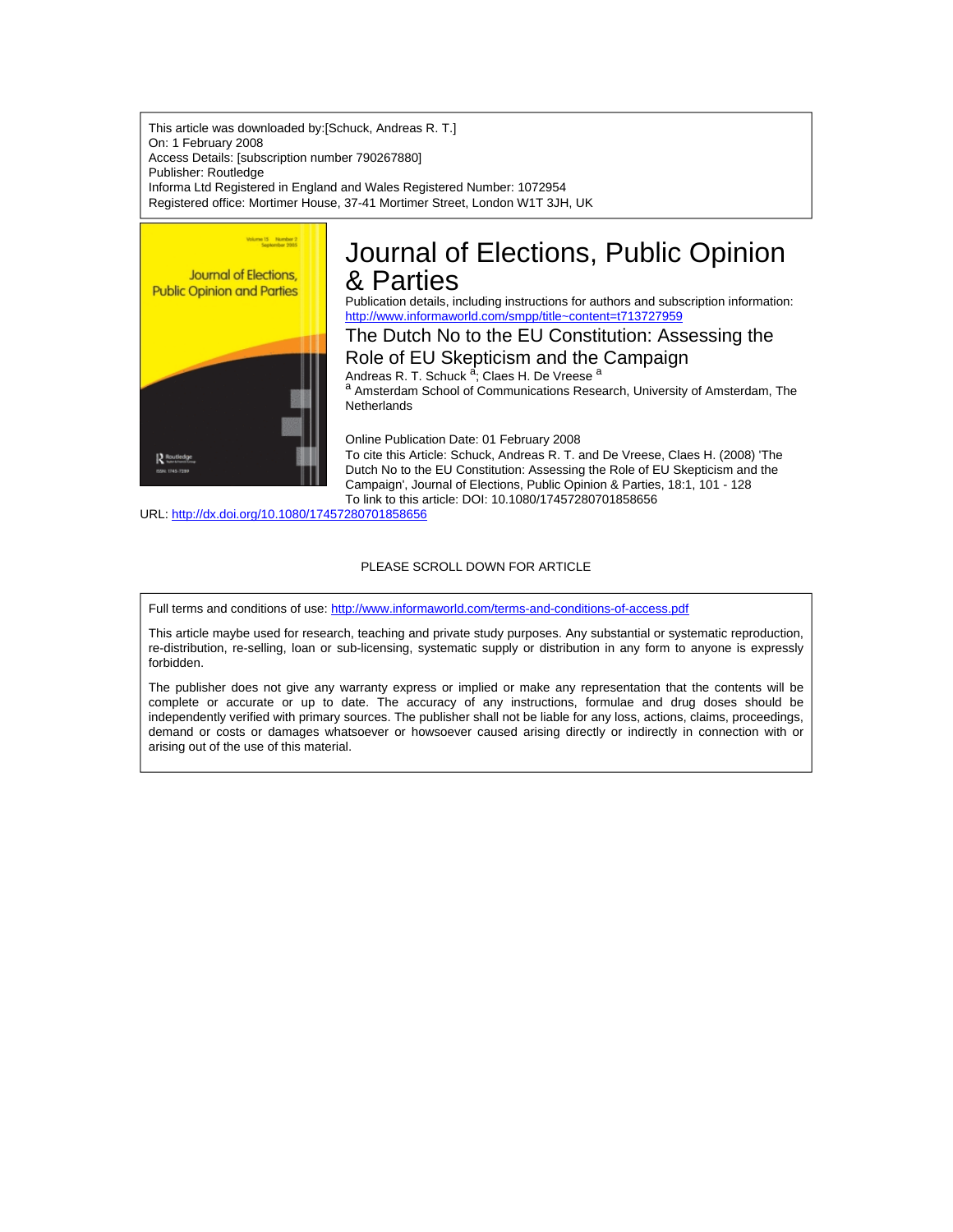# The Dutch No to the EU Constitution: Assessing the Role of EU Skepticism and the Campaign

# ANDREAS R. T. SCHUCK & CLAES H. DE VREESE

Amsterdam School of Communications Research, University of Amsterdam, The Netherlands

ABSTRACT *In June 2005 the Dutch electorate rejected the EU constitutional treaty in a national referendum. The current study, which focuses on vote choice and the campaign, draws on complementary explanations for referendum voting behavior. We investigated how attitudes towards the EU influenced the intention to vote No ahead of the campaign as well as the impact of the campaign and the media on the final vote. Therefore, we combined a media content analysis (n = 6,643) with panel survey data (n = 1,379). Results reveal that prior to the actual start of the campaign, existing skepticism towards the EU was the strongest determinant for the intention to vote No and served as a mediator for the influence of other relevant factors such as disapproval of the incumbent government, feelings of national identity and fear of globalization. During the campaign the referendum topic was highly visible in the news with a positive tone towards the Constitution. In this context, higher levels of exposure to referendum news increased the likelihood of voters to switch over to the Yes side.*

# **Introduction**

Previous studies have put forward alternative explanations for the success or failure of national referendums on issues of European integration. Scientific debate thereby oscillates between the importance attached to EU issue-related attitudes (e.g. Svensson, 2002) and domestic considerations such as government evaluations (e.g. Franklin, 2002; Franklin *et al.*, 1994). Much less attention has been devoted to the study of the effects of the campaign and campaign news coverage on the formation of public opinion and electoral behavior in EU referendums. The present study aims to make two contributions: to explain how and to what extent attitudes towards the EU had an impact on the intention to vote No in the 2005 Dutch EU Constitution referendum, and to assess the role of the campaign in affecting the final vote choice.

The context for the current study is the Dutch national referendum in June 2005 in which a majority of 62% rejected the European Constitution, *de facto* marking the

*Correspondence Address:* Andreas R. T. Schuck, Amsterdam School of Communications Research (ASCoR), University of Amsterdam, Kloveniersburgwal 48, 1012 CX Amsterdam, The Netherlands. Email: a.r.t.schuck@uva.nl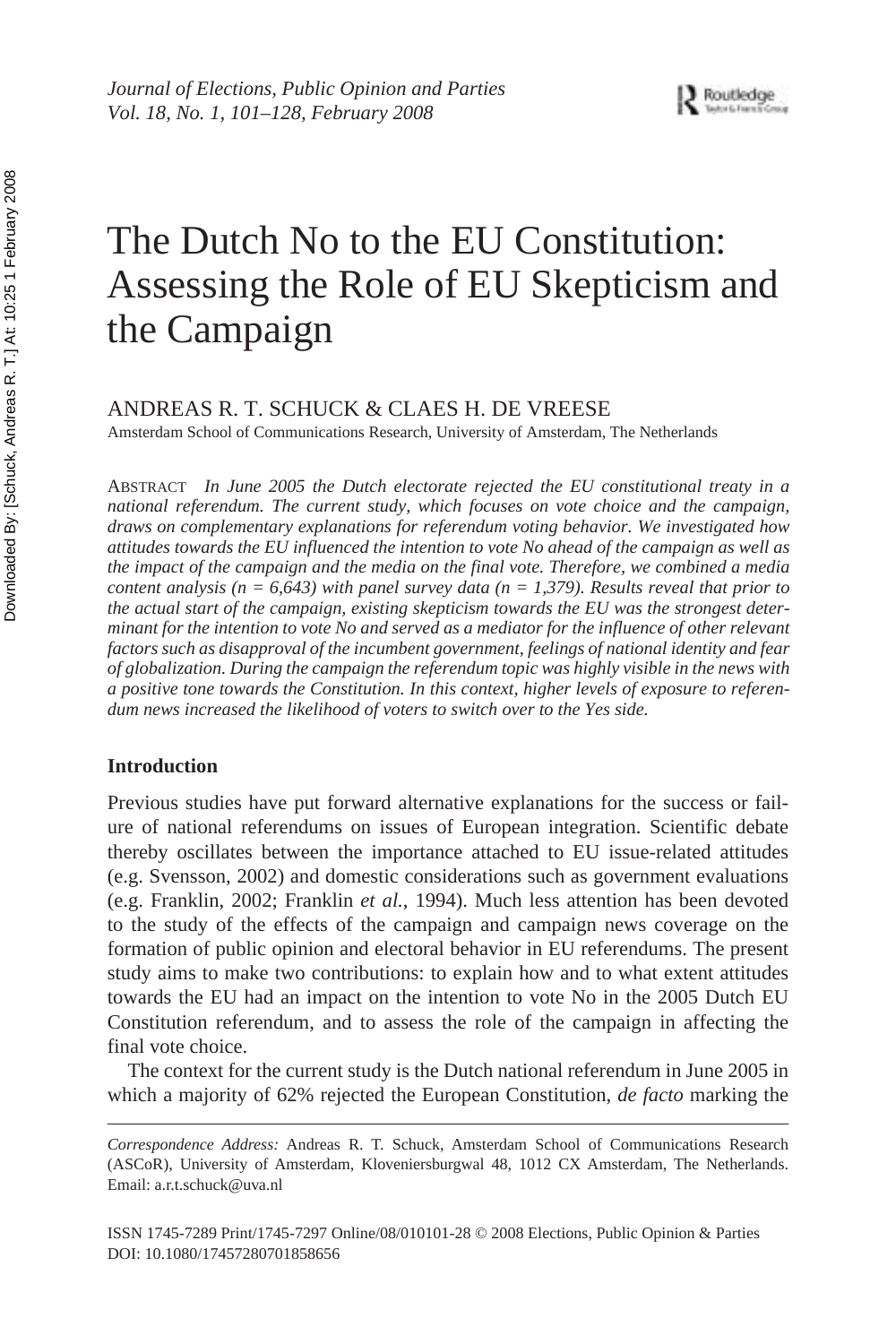end of the ratification process. This was a remarkable result, considering that the vast majority of the Dutch political elites, the governing parties as well as the major opposition party, and all major news media were in support of the EU Constitution. In this study we specifically investigate the role of EU skepticism as a mediator for the influence of other political attitudes on the intention to vote No in the referendum, and discuss the degree to which the campaign mattered for voters to change their vote intention and switch over from one side to the other.

# *The Role of EU Skepticism in EU Referendums*

A number of predispositions and attitudes are of particular importance when considering voting behavior in referendums on issues of European integration. Both EU issue-related attitudes and more general political attitudes and domestic considerations have been put forward as key determinants for vote choice in EU referendums.

Several EU referendum studies have stressed the impact of issue-related factors and attitudes such as general *skepticism towards the EU* on vote choice (Siune & Svensson, 1993; Svensson, 2002). In referendum contexts in which involvement is high, citizens' voting decisions are more strongly orientated towards issue-related considerations (e.g., Garry *et al.*, 2005; Hobolt, 2005; Svensson, 1994). Voters' pre-existing levels of support for the EU or European integration have indeed been shown to be one of the strongest predictors for vote choice in EU referendums also in a conservative multivariate test (de Vreese & Semetko, 2004). A different stream of research, however, has emphasized that involvement in EU referendums is usually rather low, which attaches higher importance to considerations unrelated to the EU. In the context of such second-order type of elections, citizens are seen as more likely to direct their attention to domestic issues and, for example, use the referendum as an opportunity to rate the popularity of the incumbent government (Denver, 2002; Franklin, 2002; Franklin *et al.*, 1995).

However, rather than seeing EU-related factors, such as general EU skepticism, and domestic considerations or general political attitudes as competing alternatives for the explanation of referendum voting behavior, the present study suggests an integrated dynamic of mediation. Indeed, there is recent evidence suggesting that second-order explanations for voting behavior in referendums and EU issue voting have to be thought of as complementary rather than opposed to each other (Garry *et al.*, 2005; Hobolt, 2006a). We suggest that general EU skepticism is the factor *through which* other political attitudes and predispositions – unrelated to the specific referendum issue – at least partially exert an influence on voting intentions in EU referendums. Accordingly, we integrate general EU skepticism into our model of explaining vote choice in EU referendums as a potential *mediator* which we expect to have a direct effect on voting intention, and which in itself we expect to be determined by more general political attitudes and predispositions.

How might such a mediated relationship help us to understand voting behavior in EU referendums? Previous research has shown that there is a link between incumbent support and pro-European Union attitudes (e.g. Ray, 2003). Being in opposition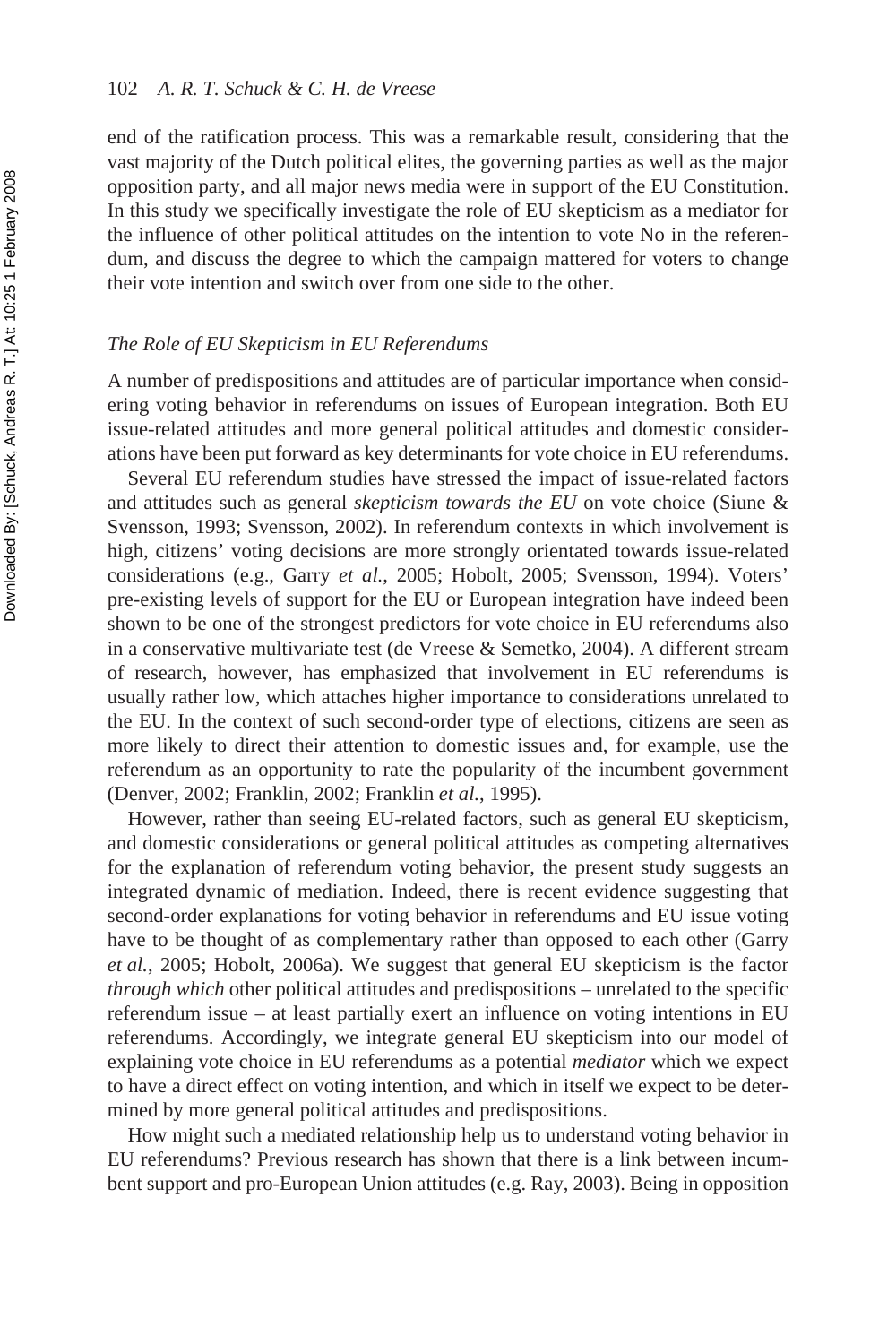to a government that promotes an EU proposal might thus translate into skepticism towards the EU itself and via this route exert an influence on the vote. Similarly, feelings of low political efficacy make it more likely for people to vote against a government proposal (Lowery & Sigelman, 1981). Thus, having little faith in political elites that support a referendum proposal can be expected to result in increased skepticism towards the EU.

Other attitudes and predispositions are usually directly related to general EU support. Among these factors are feelings of national identity (Christin & Trechsel, 2002; Denver 2002), "national attachment" (e.g. Kritzinger, 2003) or related concepts like "national pride" (Carey, 2002) or "nationalism" (Oscarsson & Holmberg, 2004). These concepts have all been shown to be negatively related to support for advanced EU integration. National identity thus can be expected to affect levels of EU skepticism and, through this route, also affect vote choice in EU referendums. The perception of economic benefits is another factor that has been shown to affect public support for the EU (Anderson & Reichert, 1996; Jenssen *et al.*, 1998) and via this route also has the potential to influence what people vote for in a referendum. Furthermore, since pronounced left and right political orientations can be linked to lower levels of support for EU integration as compared to centrist ideological preferences, we also include political ideology in our analysis (Oscarsson & Holmberg, 2004). Political interest is another factor that is usually associated with more positive attitudes towards Europe (Siune *et al.*, 1994).

Finally, we expect fear of immigration and fear of globalization to exert an influence on vote choice in EU referendums. Being afraid of immigration contributes to people voting No in referendums on EU integration issues (de Vreese & Boomgaarden, 2005). Fear of globalization, however, is a new factor we introduce in this study. We build on Oscarsson and Holmberg (2004) who have shown that being "cosmopolitan" was positively related to voting Yes in the Swedish Euro referendum  $(2003)$ .<sup>1</sup> In addition, they found that "internationalism" (support for an internationalist society with fewer borders between people and countries) was positively related to voting Yes. Thus, in this study we expect both factors, fear of immigration as well as fear of globalization, to be linked to EU skepticism and to exert their influence on the vote, at least partially, via the suggested indirect route. This translates into the mediated dynamic we suggest in this study and results in our first research hypothesis:

# *H1: EU skepticism is a mediator for the influence of other political attitudes and predispositions on the intention to vote No in EU referendums.*

#### *When and Why Referendum Campaigns Matter*

In order to more fully understand referendum voting we need to assess the dynamics and impact of the campaign. Referendum campaigns are considered unusually influential since the electoral context differs significantly from national elections and is characterized by a higher degree of electoral volatility. Referendums are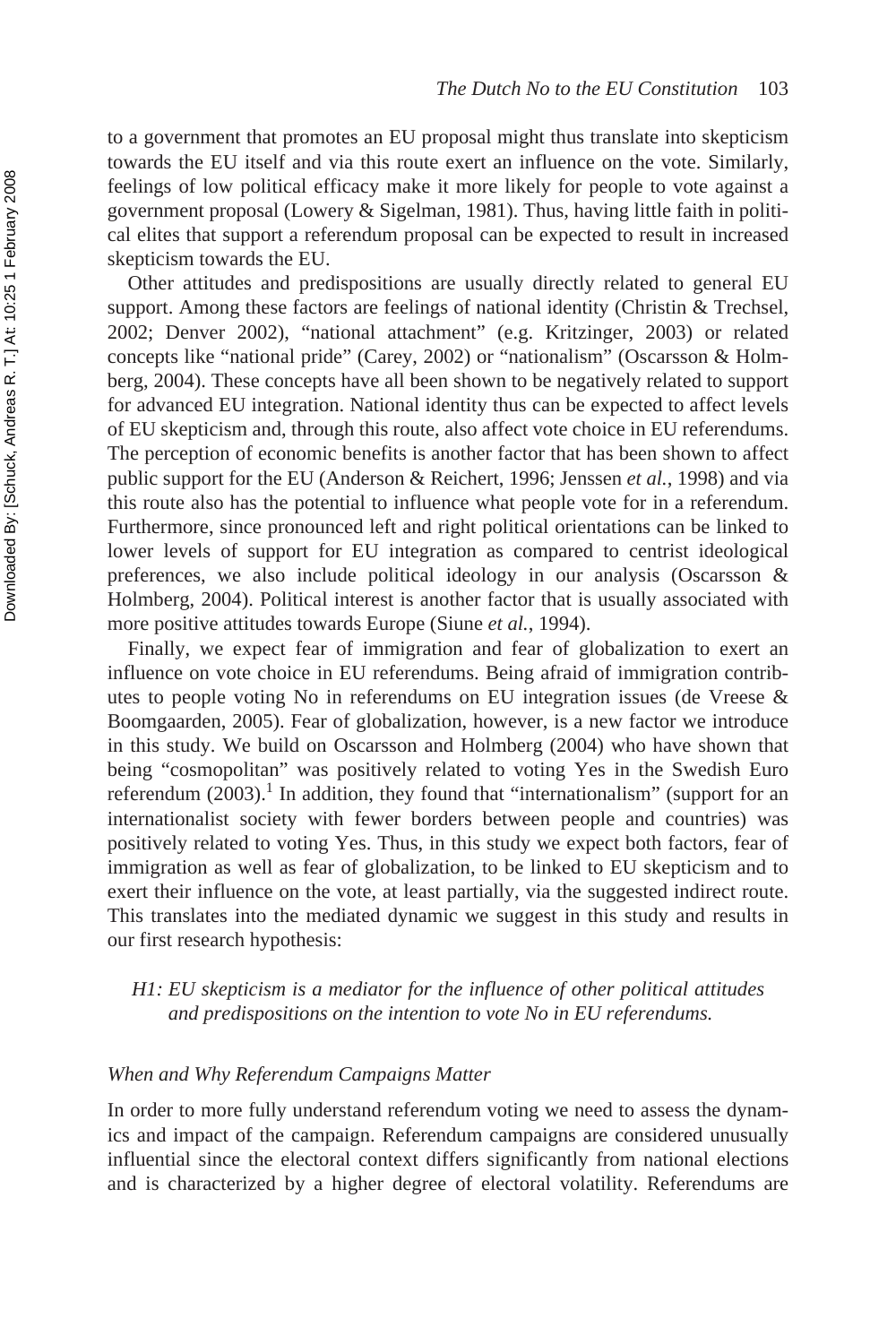often seen as second-order elections with low salience and low levels of involvement (e.g., Franklin *et al.*, 1994; Reif & Schmitt, 1980). For example, referendum issues are not always immediately familiar to voters, who often do not have firm pre-existing attitudes towards the issue (Franklin, 2002; LeDuc, 2002). The resulting degree of uncertainty about what to vote for makes voters especially susceptible to campaign influences (Magleby, 1989). Late voting decision in a referendum, for instance, is an indicator of unfamiliarity with the issue and unclear elite cues and thus volatility and susceptibility for campaign effects in general (Chaffee & Choe, 1980; Chaffee & Rimal, 1996). "The timing of the vote decision, therefore, may be a useful indicator of the extent to which an 'opinion formation' process is actually taking place over the duration of a referendum campaign" (LeDuc, 2002: 720). Previous EU referendum studies have counted a high number of voters taking their voting decision only very late in the campaign (e.g. de Vreese & Semetko, 2004). Fournier *et al.* (2004) have demonstrated that voting intentions of voters who decide during a campaign "are indeed more volatile *because* they respond to actual campaign events and coverage, not because they fluctuate haphazardly" (Fournier *et al.*, 2004: 661; italics original). As shown in previous studies there have indeed been significant shifts in public opinion over the course of a referendum campaign (LeDuc, 2002; Magleby, 1989; Neijens *et al.*, 1998). However, the degree to which the campaign can exert an influence on people's vote choice depends on the strength of pre-existing attitudes towards the issue at stake, which is contingent upon the respective referendum context.

Political parties and their endorsements play an important role in referendum campaigns. They provide the most visible and important informational elite cues to voters in European referendums (Hobolt, 2007; Kriesi, 2005, Ray, 2003). However, parties are often more internally divided and send out more ambiguous cues in referendums (e.g., Franklin, 2002; LeDuc, 2002; Pierce *et al.*, 1983) and large centrist parties also have a poor record in getting their voters to follow their voting recommendation (de Vreese, 2006). In general, party identification matters less in referendums (Butler & Ranney, 1994; Denver, 2002) or in a European context (van der Eijk & Franklin, 1996) because voters feel that less is at stake as compared to national elections (Schneider & Weitsman, 1996). Furthermore, in European referendums EU attitudes may matter more than party loyalties and the strength of EU issue preferences influence the extent to which parties can persuade their followers (Hobolt, 2006b). In addition, the political space with regard to EU integration is oftentimes reshaped during referendum campaigns. The extreme political left and the extreme political right are frequently against further EU integration (often for very different reasons), whereas the centre is in support. This can result in very unusual political alliances between parties in public debate and add to confusion among voters (LeDuc, 2002; de Vreese & Semetko, 2004). In the case of the Dutch EU Constitution referendum in 2005, the Socialist Party (SP) as well as the rightwing populist Group Wilders (Groep Wilders) both campaigned for a No vote. Furthermore, there were two opposition parties (Green Party and Labour Party) lining up together with the government and campaigning for the Yes side. Since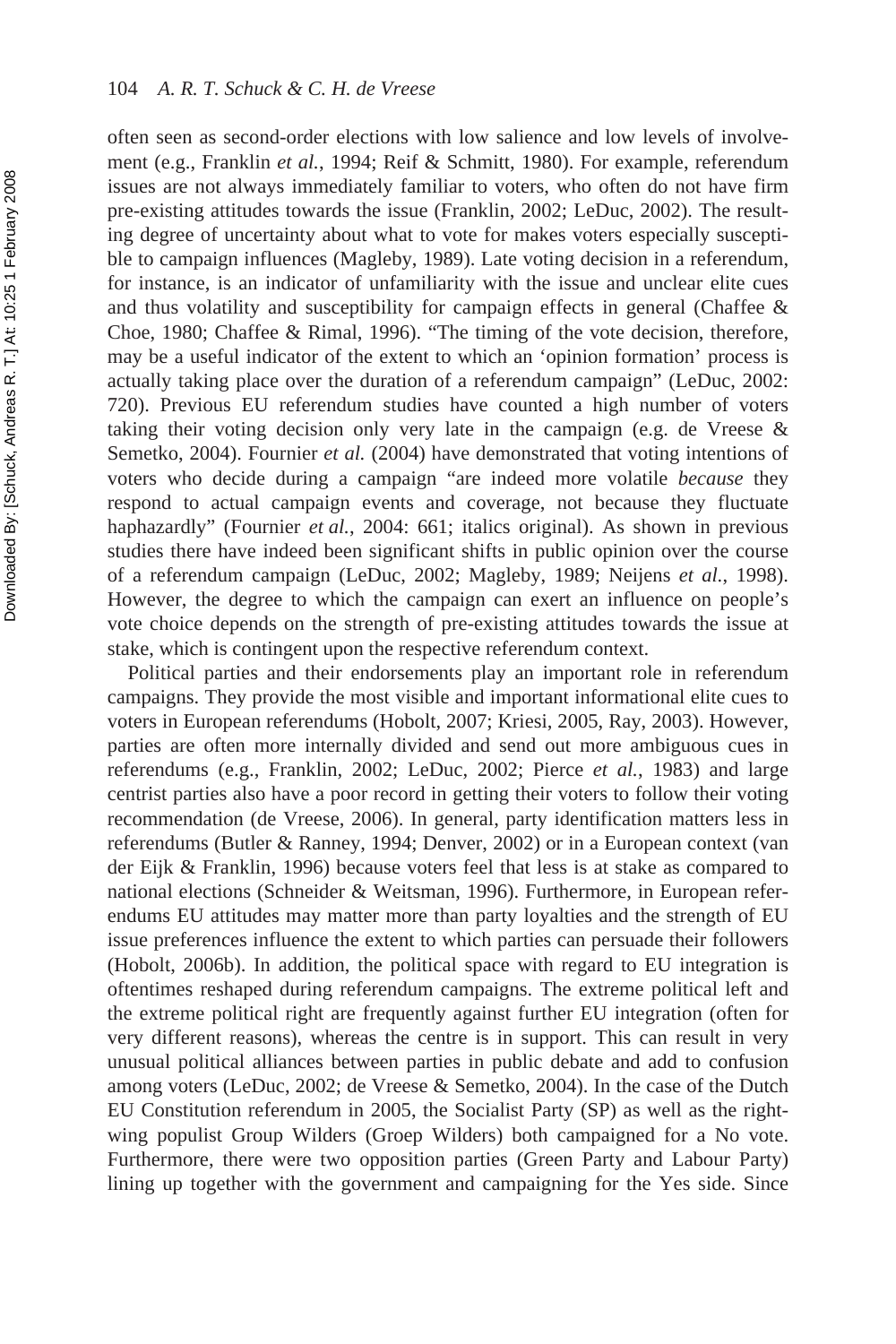parties that show internal disagreement have less power in influencing voters' opinion (Franklin, 2002; Gabel & Scheve, 2007) we paid special attention to the question of how successful these two opposition parties were in affecting the vote choice of their followers.<sup>2</sup>

In referendum campaigns, the media are of special importance for voters, being the main channel to provide new information (Bennett & Entman, 2001; Dalton, 2002; de Vreese & Semetko, 2004). In spite of the importance of understanding the dynamics of referendum campaigns, hardly any studies have systematically analyzed media content throughout a referendum campaign and modeled its effect on voting behavior (e.g. de Vreese & Semetko, 2004). With regard to European referendums, the importance of the information environment during a campaign has been acknowledged but not systematically studied for its effect on voting behavior (e.g. Borg & Esaiasson, 1998; Denver, 2002; Oscarsson & Holmberg, 2004; Siune & Svensson, 1993). This is surprising given the evidence of the importance of the news media in interpreting referendum issues (e.g. Siune & Svensson, 1993) and given the fact that EU citizens have repeatedly reported TV news and newspapers to be their most important sources of information (e.g. Eurobarometer 60, 61), also during referendum campaigns (e.g. Jenssen *et al.*, 1998).

There are only a few studies that have integrated media and information variables into a model that explains voting behavior in a referendum. They found significant effects of campaign coverage on vote choice (Farrell & Schmitt-Beck, 2002) and showed these effects to be dependent on the characteristics of news coverage (de Vreese & Semetko, 2004).<sup>3</sup> Thinking about the mechanism through which media may have an impact on the vote, Druckman and Parkin (2005) as well as de Vreese and Semetko (2004) suggest *tone* and *quantity* of campaign coverage to be crucial. The tone of news coverage indicates if there is a bias in either a more positive or a more negative direction regarding the referendum proposal, this bias in turn carries the potential to affect people's attitudes towards the proposal. Furthermore, in order to potentially have an effect on public opinion, the referendum issue needs to be sufficiently visible in the news media. Previous studies have shown that only at key events, such as summits, does Europe become highly visible in the news (e.g. Norris, 2000). The amount of campaign coverage is a prerequisite for any potential media-driven campaign effects. The potential impact per news outlet might differ across media, depending on the type of news outlet, the visibility and the tone of the referendum topic. In the study by de Vreese and Semetko (2004), exposure to specific newspapers and public broadcasting television news had an effect on voting Yes in the Danish Euro referendum because these outlets covered the actors of the Yes camp less negatively than the actors of the No camp. The specific way in which media variables are modeled cannot be decided *a priori* without analyzing media content first. Any kind of classification or prediction of the direction of potential effects has to be contextual (Slater, 2004) and is bound to the particularities of the respective campaign and referendum issue. Thus, we put forward the following research hypothesis: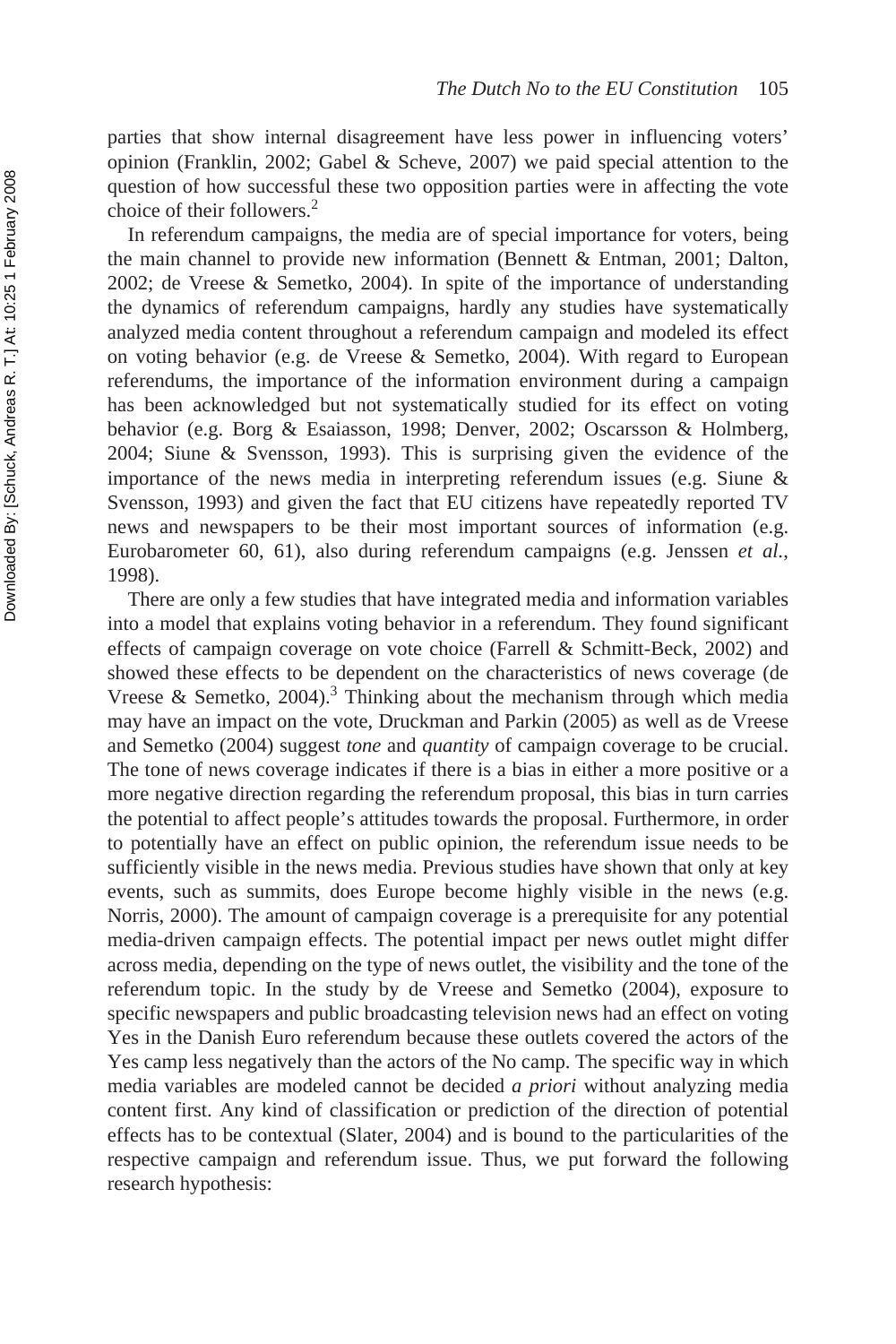*H2: Campaign news coverage has an effect on vote choice contingent on its tone and amount.*

#### **Methods**

A multi-method research design including a content analysis and a two-wave panel survey was employed, first, to investigate how the different news media have covered the referendum campaign and, second, to assess the impact of political attitudes and predispositions as well as campaign and media variables on voting behavior.

#### *Content Analysis*

*Sample.* The content analysis was carried out on news articles in national Dutch broadsheet and tabloid newspapers and national TV news and current affairs programs.

Six national daily newspapers were included into the analysis: *De Volkskrant*, *NRC Handelsblad*, and *Trouw* are all broadsheet newspapers and represent the Dutch national quality press. *De Telegraaf* and *Algemeen Dagblad* represent the national tabloid press. *Metro* is a free national tabloid.<sup>4</sup> In addition, the most widely watched public and private Dutch evening news programs *NOS Journaal* (Nederland 1: 20.00–20.25), *RTL Nieuws* (RTL4: 19.30–19.55), and *Hart van Nederland* (SBS 6: 22.30–22.55) were analyzed as well as the main current affairs program *NOVA/Den Haag vandaag* (Nederland 2: 22.30–23.00).

*Period of study.* The content analysis was conducted for news articles and TV news items published or broadcast within the six weeks prior to the referendum (between 16 April 2005 and 1 June 2005) in order to cover the whole campaign time period.

*Data collection.* For the newspapers, all articles on the front page were coded. Additionally, all articles on one randomly chosen page were coded as well as all stories about the referendum or the Constitution in other parts of the paper.<sup>5</sup> For the three national TV news programs all items were coded. For current affairs programs only items that particularly concerned the referendum were coded. All news stories that dealt specifically with the referendum or the Constitution were coded in depth whereas non-referendum items were only coded on a short list of variables. In total, 5,157 newspaper articles (1,486 TV items) were coded, of which 1,146 articles (TV  $= 161$  items) dealt with the referendum.<sup>6</sup>

*Coding procedure.* Six native Dutch speakers conducted the coding. An intercoder reliability test was conducted based on 25 randomly chosen news articles and yielded satisfactory results (reported below). The unit of analysis and coding unit was the news story in its entirety.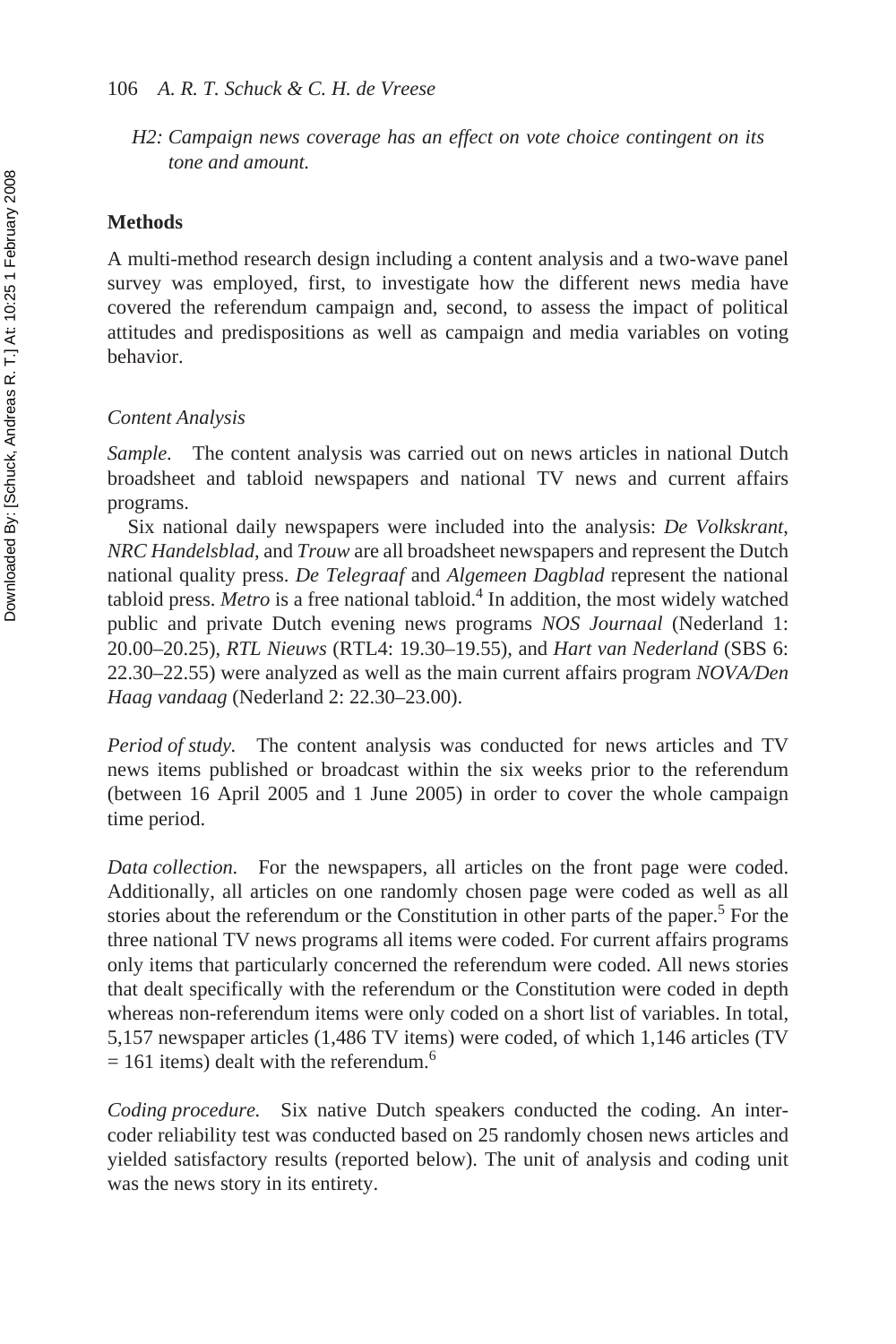#### *Measures of content analysis*

*Visibility.* For newspapers all front-page articles and all articles about the referendum inside the paper were coded, allowing an assessment of the overall visibility as well as the relative prominence of the referendum in newspaper coverage. For the three national TV programs all news items were coded, allowing for the same assessment as for newspapers. Visibility is expressed as the total number of referendum news items per outlet. Prominence is expressed in percentages as the relative share of referendum news compared to other news on the front page (for newspaper coverage) or per news show (for TV coverage).

*Tone.* We measured the overall tone towards the EU Constitution for all news stories dealing with the referendum. The tone was coded as either (1) more favorable for the Yes side than for the No side, (2) more favorable for the No side than for the Yes side, or as (3) balanced or containing (4) no valence.<sup>7</sup> In order to measure an average tone for news items, only the two codes with an evaluative direction (negative or positive) were considered further and combined into a scale measurement, ranging from  $-1$  (negative) to  $+1$  (positive) ( $M = .27$ ,  $SD = .96$ ).<sup>8</sup> Inter-coder reliability for this measurement ranged from  $\kappa = .74$  to  $\kappa = 1$ .

#### *Two-Wave Panel Survey*

*Procedure.* In the present study we made use of data from a two-wave panel survey conducted by CentERdata at the University of Tilburg (Netherlands). Field dates for the first wave included the week between 6 and 11 May and the second wave included the week right after the referendum, between 3 and 8 June. The response rate in the first wave was 68% (AAPOR RR1) and 81% of the wave 1 respondents participated in the second wave, resulting in a net panel of  $n = 1379$ .

*Sample characteristics.* Respondents were sampled from the online CentERpanel, which consists of 2,000 Dutch households and is reflective of the Dutch adult population on key social demographics.<sup>10</sup> Our sample contained 52.3% male respondents. Average age was 49.3 years  $(SD = 15.42)$ . Compared to census data our sample is reflective of the Dutch electorate.11 Comparing the reported voting behavior in our sample with the actual vote outcome, 56% of the respondents reported having voted against the EU Constitution in the referendum compared to the actual result of 62%.

# *Measures of Two-Wave Panel Survey*

The specific wording of all items and the descriptives for the variables listed below can be found in Appendix A. We specified logistic regression models with vote intention (wave 1) and vote choice (wave 2) as the dependent variables. In our first model (wave 1) we sought to explain voting intention before the start of the campaign with a number of socio-demographic variables and a number of political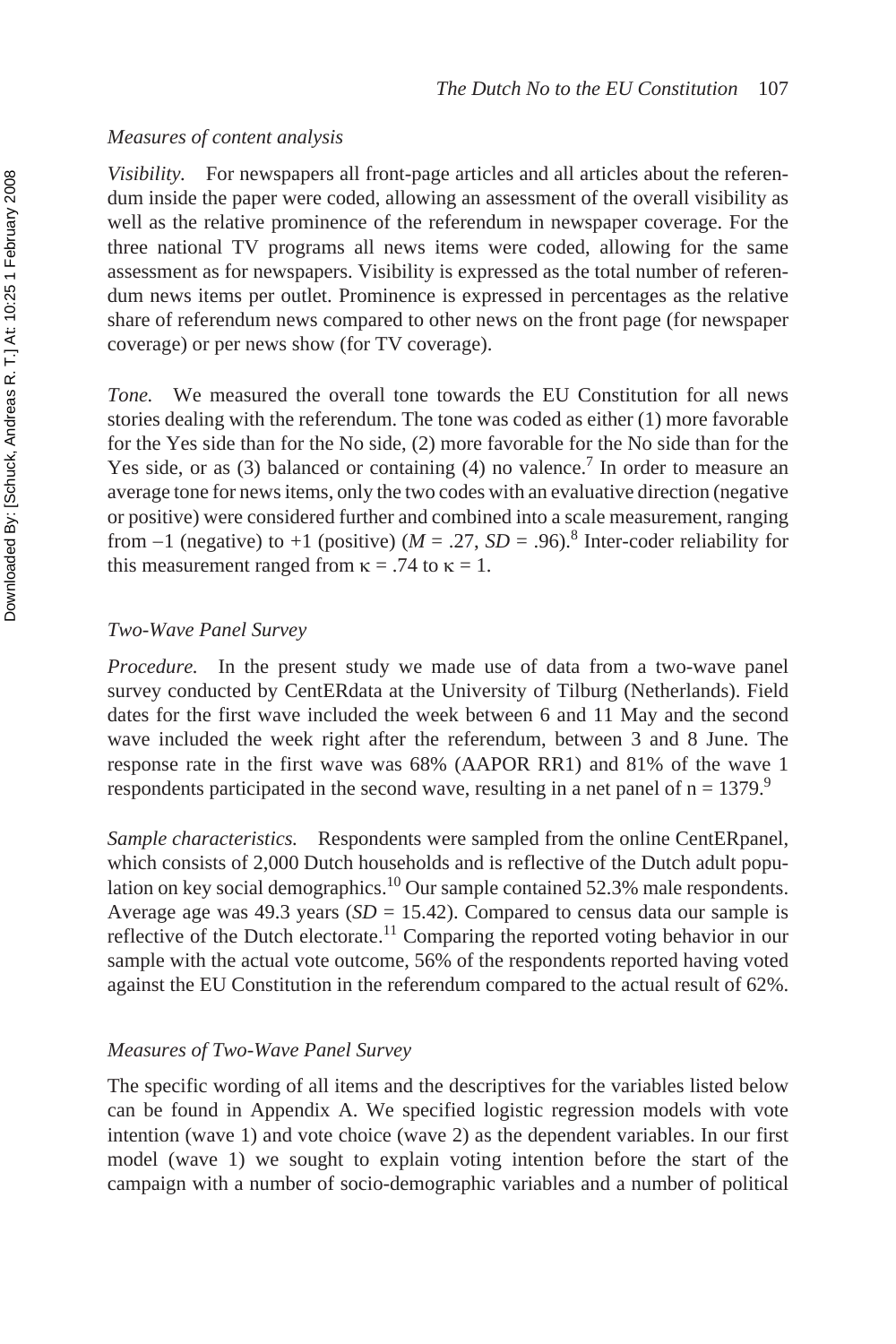predispositions and attitudes; previous research has shown these variables to affect the vote in EU integration referendums. In our second model (wave 2) we focused on *change* between our panel waves. We controlled for vote intention at time 1 and assessed the impact of media and campaign related variables on the final vote choice.

#### *Vote intention model (intention to vote No, wave 1)*

#### *Dependent Variable*

Being strongly determined to vote No and leaning towards voting No are coded together as "1". Leaning towards voting Yes and being strongly determined to vote Yes are coded together as "0". Undecided voters were removed from the analysis for this first regression model.<sup>12</sup>

#### *Independent Variables*

*Socio-demographics.* In our analysis we controlled for age, gender and education. Higher levels of education and age are commonly associated with higher support for EU referendums (Inglehart, 1990). Furthermore, men have been shown to be more supportive of EU referendums than females (e.g. Jenssen *et al.*, 1998).

*Political Predispositions.* Respondents' *political ideology* is a better predictor for voting behavior in European referendums as compared to party identification (de Vreese & Semetko, 2004). In this study we distinguish between left and right political leaning with center orientation as the reference category. Previous research has shown left and right political preferences to be related to lower support for EU integration as compared to center preferences (Oscarsson & Holmberg, 2004). *Political interest* is linked to higher support for EU integration (Siune *et al.*, 1994) and was assessed through two questions about general political interest as well as interest in EU politics in particular. *Political efficacy* was tapped with one item and expected to be positively related to support for EU integration (de Vreese & Semetko, 2004). Negative *economic expectations* (Anderson & Reichert, 1996) and *fear of globalization* were both measured with single items and expected to be linked to lower levels of support for EU integration. *Government disapproval* (Franklin, 2002) and *fear of immigration* (de Vreese & Boomgaarden, 2005) were measured with single items and were both expected to contribute to the No vote. Feelings of *national identity* were assessed with one item and were expected to make it more likely for people to stand in opposition to further European integration (Christin & Trechsel, 2002).

*Mediation analysis.* We expected the impact of these political predispositions on vote intention not to be fully independent but rather to contribute, at least partially, to higher levels of EU skepticism and to exert an influence on the vote via this route. Thus, we tested for the mediating role of EU skepticism in explaining intentions to vote No (wave 1) in the referendum (see Figure 1). *EU skepticism* was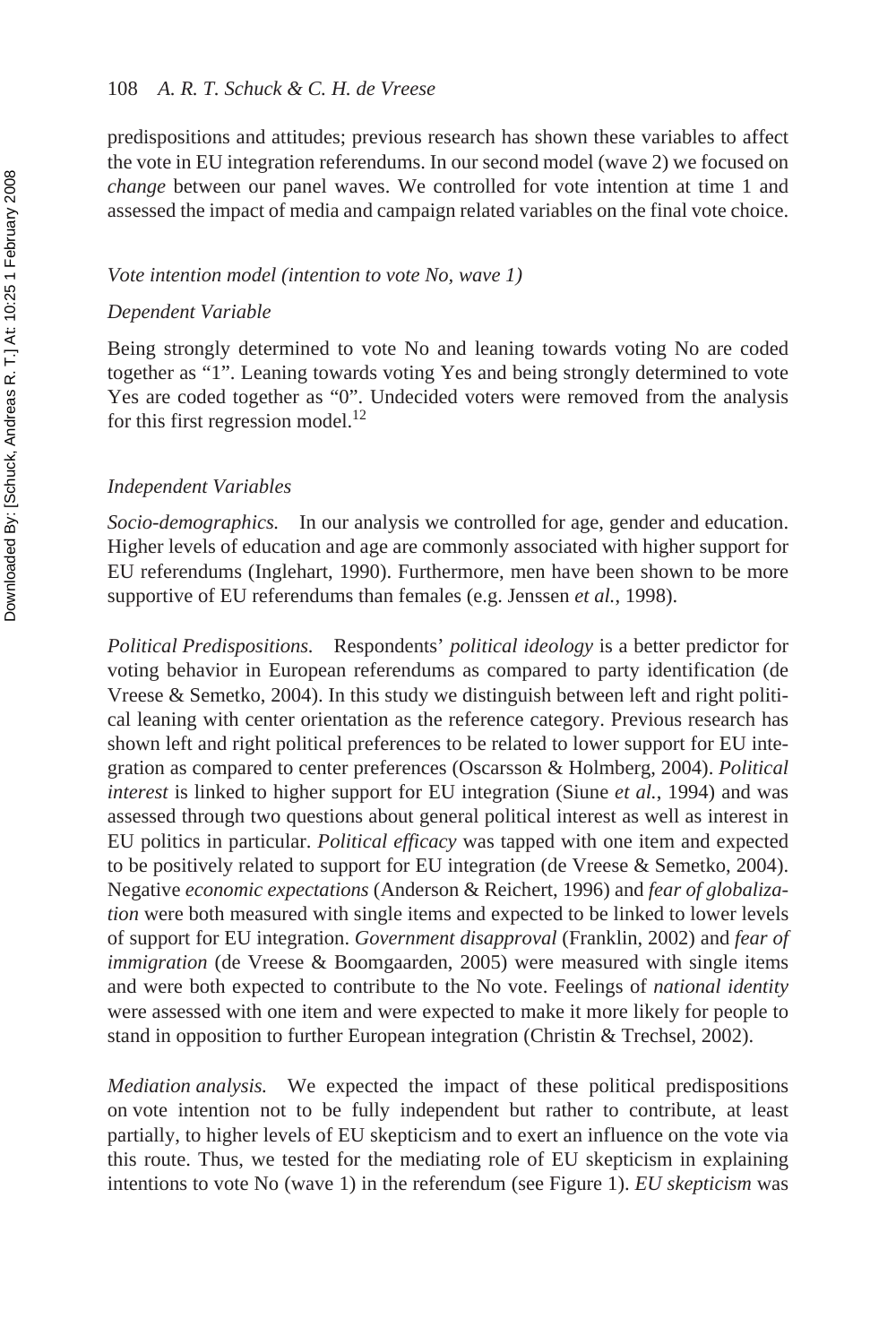measured with a multiple item index scale covering general EU support, support for the Euro, Turkish EU membership and the speed of EU enlargement. In our analysis, we ran three models: (1) an OLS regression model predicting EU skepticism with the independent variables, (2) a logistic regression model predicting voting intention with all independent variables except EU skepticism, and (3) a full logistic regression model including all independent variables and EU skepticism. The extent to which EU skepticism mediates the effect of the other predictors was then formally assessed with a series of Sobel tests.<sup>13</sup>

#### *Campaign model (vote choice [no], wave 2)*

#### *Dependent Variable*

Respondents indicated in the post-referendum survey (wave 2) if they had voted for or against the referendum proposal. Having voted No is coded as "1" and having voted Yes is coded as "0".

#### *Independent Variables*

The second model controls for the intention to vote No and for being undecided at wave 1 and explains voting choice in the referendum by a number of media, campaign and party variables. Thus, this model seeks to explain the *change* between voting intention (wave 1) and the actual vote (wave 2) over the course of the campaign. We again controlled for education, age and gender as in the vote intention model.

*Media and campaign variables.* Exposure and attention to news media coverage was measured with a combined overall news exposure index. Therefore, we built an additive index measure (exposure plus attention) $14$  weighted by the amount of referendum coverage. Since the tone towards the Constitution in referendum coverage was positive without significant differences between the different media outlets (reported below), we only built in the amount of coverage into our news exposure measure and not the tone. For the *overall news exposure* measure we summed up individual exposure to each news outlet, weighted by the amount of referendum coverage, and added the measure for attention paid to referendum news during the campaign (see Appendix A).

Furthermore, we controlled for a number of other campaign variables. *Personal campaign involvement* has only recently been included in the study of referendum voting behavior (de Vreese & Semetko, 2004). It is expected that people who get more personally involved in the campaign are also the ones obtaining more information and making more informed choices. In this study it was measured with three items asking respondents if they had attended a public meeting about the EU Constitution, read about the Constitution in a political party manifesto, and/or looked up information about the Constitution on the internet. Furthermore, Beck *et al.* (2002) have demon-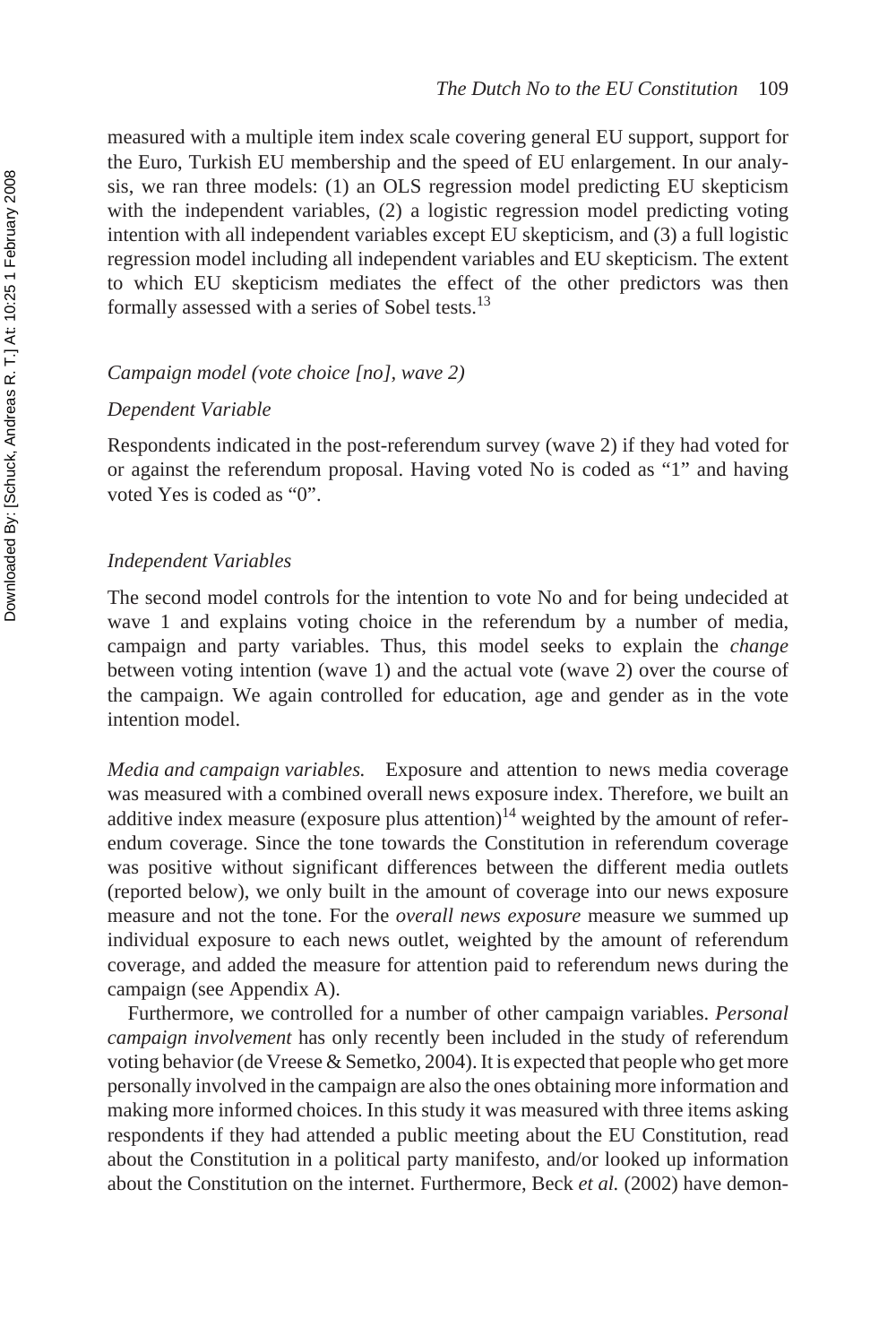#### 110 *A. R. T. Schuck & C. H. de Vreese*

strated strong effects of *interpersonal communication* in US presidential elections, outweighing the media in affecting the vote. In the present study respondents reported how often they talked with their friends, family or colleagues about the referendum during the time of the campaign. We also assessed the *exposure to the public official information campaign* and its effect on the vote by asking respondents to what extent they had read the three official information leaflets that the government distributed during the final weeks before the referendum in order to win people over to the Yes side. A last factor we controlled for is *political cynicism*, which is known to alienate people from politics (Cappella & Jamieson, 1997; Patterson, 1993) and can, for example, have negative effects on confidence in government (Valentino *et al.*, 2001). Political cynicism was measured in this study with two items assessing the degree of cynicism related to the campaign.

*Party following behavior.* Parties are often more internally divided and send out more ambiguous cues in referendums (e.g., Franklin, 2002; LeDuc, 2002; Pierce *et al*. 1983). This can become an issue especially for opposition parties lining up with government parties (Crum, 2007) and campaigning for a Yes while at the same time many of their voters tend to favor the No side (Hobolt, 2006b). In order to find out if the opposition parties that campaigned for a Yes were successful in their campaign we included dummy variables for support for (1) *opposition parties in favor of the EU Constitution (Green Party, Labour Party)*, (2) *opposition parties against the EU Constitution*, and for (3) *voters without party preference*. Preferences for government parties that campaigned in favor of the proposal established the reference category.

#### **Results**

#### *Vote intention model (intention to vote No, wave 1)*

As Model 1 in Table 1 shows, and in line with our expectations, government disapproval, fear of immigration, fear of globalization, and national identity as well as low levels of political efficacy and political interest are all related to higher levels of EU skepticism. Furthermore, leaning to the political right as opposed to the centre and lower levels of education translate into higher levels of EU skepticism.<sup>15</sup>

In a next step we see that the same factors also account to a large extent for the intention to vote No in the referendum on the EU Constitution (Model 2a in Table 1). Adding EU skepticism to the model (Model 2b in Table 1), we see a great effect of EU skepticism on the intention to vote No in the referendum while most of the coefficients for the other variables decrease in magnitude. This gives a first indication of the mediating role of EU skepticism. A series of Sobel tests, as formal tests for mediation, indeed confirm that EU skepticism mediates the effect of all of the above variables, in line with our first hypothesis (see Figure 1).<sup>16</sup> In addition, age had an independent significant negative effect on the intention to vote No, meaning that with age the likelihood of an intention to vote Yes increased. EU skepticism is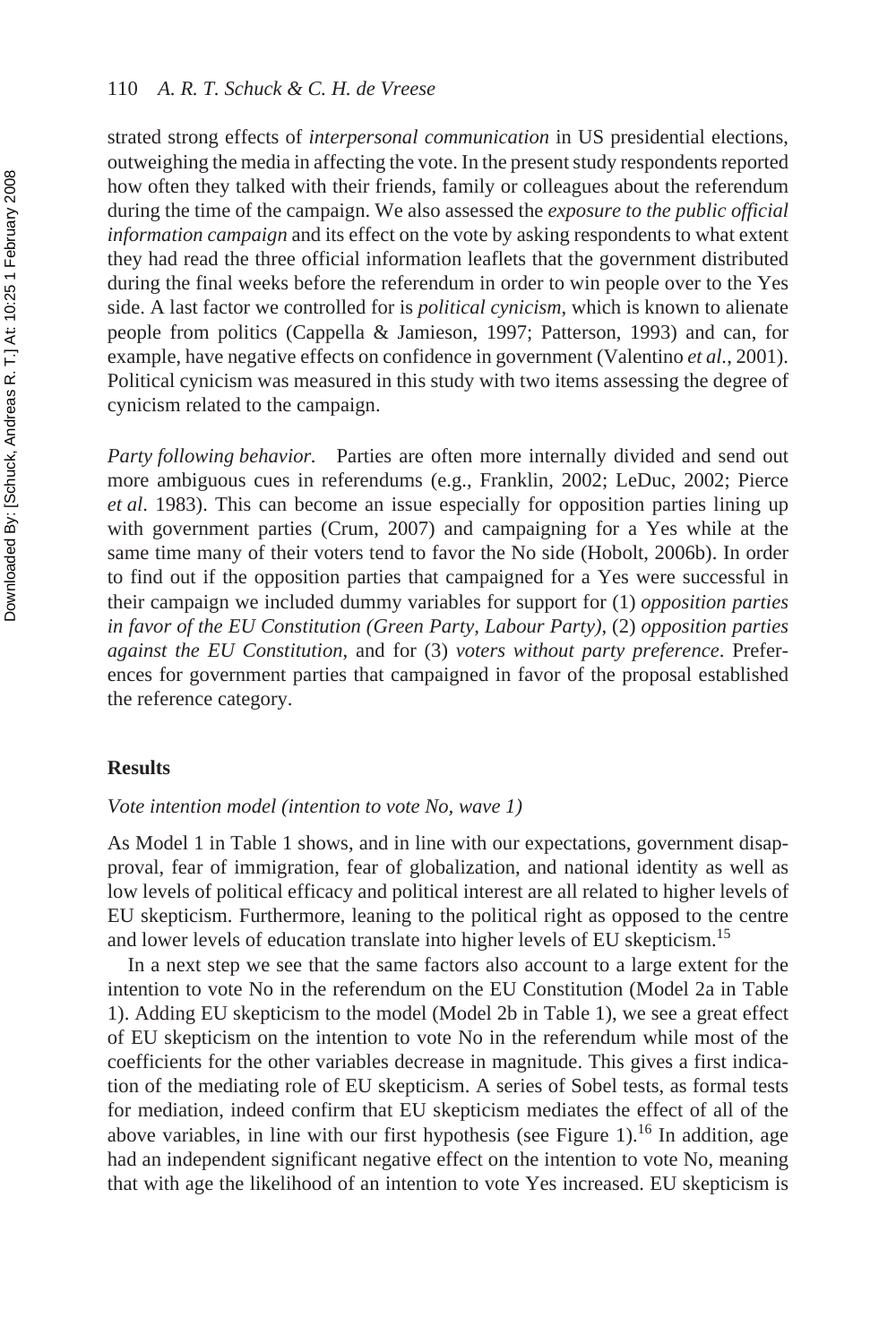| $\frac{1}{2}$<br>$\ddot{\phantom{0}}$<br>ところ イロマでこ                        |  |
|---------------------------------------------------------------------------|--|
|                                                                           |  |
| .<br>.<br>.<br>.<br>.<br><br><br><br><br><br><br><br><br><br><br><br><br> |  |
|                                                                           |  |
|                                                                           |  |
|                                                                           |  |
|                                                                           |  |
|                                                                           |  |
|                                                                           |  |
|                                                                           |  |
| ʻ                                                                         |  |
| ţ                                                                         |  |
|                                                                           |  |
| $\mathbf{a}$                                                              |  |
|                                                                           |  |
|                                                                           |  |
|                                                                           |  |
|                                                                           |  |
| ı                                                                         |  |

|                                 | 1) in the Dutch EU Constitution referendum |                                                       |                                                       |
|---------------------------------|--------------------------------------------|-------------------------------------------------------|-------------------------------------------------------|
|                                 | Predicting EU skepticism<br>Model 1 (OLS)  | (NO) Model 2a (Logistic)<br>Predicting Vote intention | (NO) Model 2b (Logistic)<br>Predicting Vote intention |
| Education                       | $-0.029*(0.013)$                           | $-0.107*(0.055)0.898$                                 | $-0.043(0.066)0.958$                                  |
| Gender (female)<br>Age          | 0.000(0.001)<br>0.069(0.039)               | $-0.023***$ (0.005) 0.977<br>$-0.051(0.164)0.950$     | $-0.034***$ (0.007) 0.967<br>$-0.283(0.197)0.753$     |
| Political ideology (left)       | 0.023(0.050)                               | 0.215 (0.208) 1.240                                   | $0.225(0.254)$ 1.252                                  |
| Political ideology (right)      | $0.230***$ (0.048)                         | $0.654**$ (0.212) 1.923                               | 0.175 (0.252) 1.192                                   |
| Political efficacy              | $-0.138***$ (0.020)                        | $-0.362***$ (0.083) 0.696                             | $-0.142(0.100)0.868$                                  |
| Government disapproval          | $0.110***$ (0.021)                         | $0.613***$ (0.093) 1.846                              | $0.551***$ (0.113) 1.735                              |
| Fear of immigration             | $0.204***$ (0.021)                         | $0.355***$ (0.087) 1.427                              | $-0.050(0.110)0.951$                                  |
| Fear of globalization           | $0.198***$ (0.025)                         | 0.547*** (0.108) 1.728                                | $0.280*$ (0.131) 1.323                                |
| Political interest              | $-0.075**$ (0.024)                         | $-0.214*(0.102)0.807$                                 | $-0.060(0.122)0.942$                                  |
| National identity               | $0.398***$ (0.034)                         | $1.242***$ (0.154) 3.462                              | $0.558**$ (0.178) 1.748                               |
| Negative economic expectations  | 0.042(0.024)                               | 0.141 (0.102) 1.152                                   | 0.062(0.125)1.064                                     |
| EU skepticism index             |                                            |                                                       | 2.661*** (0.206) 14.305                               |
| Adjusted R square               | 0.48                                       |                                                       |                                                       |
| Nagelkerke Pseudo R-square      |                                            | 0.44                                                  | 0.65                                                  |
| Percentage correctly classified |                                            | 77%                                                   | 84%                                                   |
|                                 | 1040                                       | 1040                                                  | 1040                                                  |

**Table 1.** OLS regression predicting EU skepticism (Model 1) and logistic regressions (Model 2a and 2b) explaining intention to vote NO (wave OLS regression predicting EU skepticism (Model 1) and logistic regressions (Model 2a and 2b) explaining intention to vote NO (wave 1) in the Dutch EU Constitution referendum Table 1.

Note: Cell entries are unstandardized coefficients and standard errors (in parentheses) for model 1 and log odds, standard errors (in parentheses) *Note:* Cell entries are unstandardized coefficients and standard errors (in parentheses) for model 1 and log odds, standard errors (in parentheses) and odds ratios for models 2a and 2b. \*p  $\leq .05$ ; \*\*p  $\leq .01$ ; \*\*\*p  $\leq .001$  (two-tailed) and odds ratios for models 2a and 2b. \*p ≤ .05; \*\*p ≤ .01; \*\*\*p ≤ .001 (two-tailed)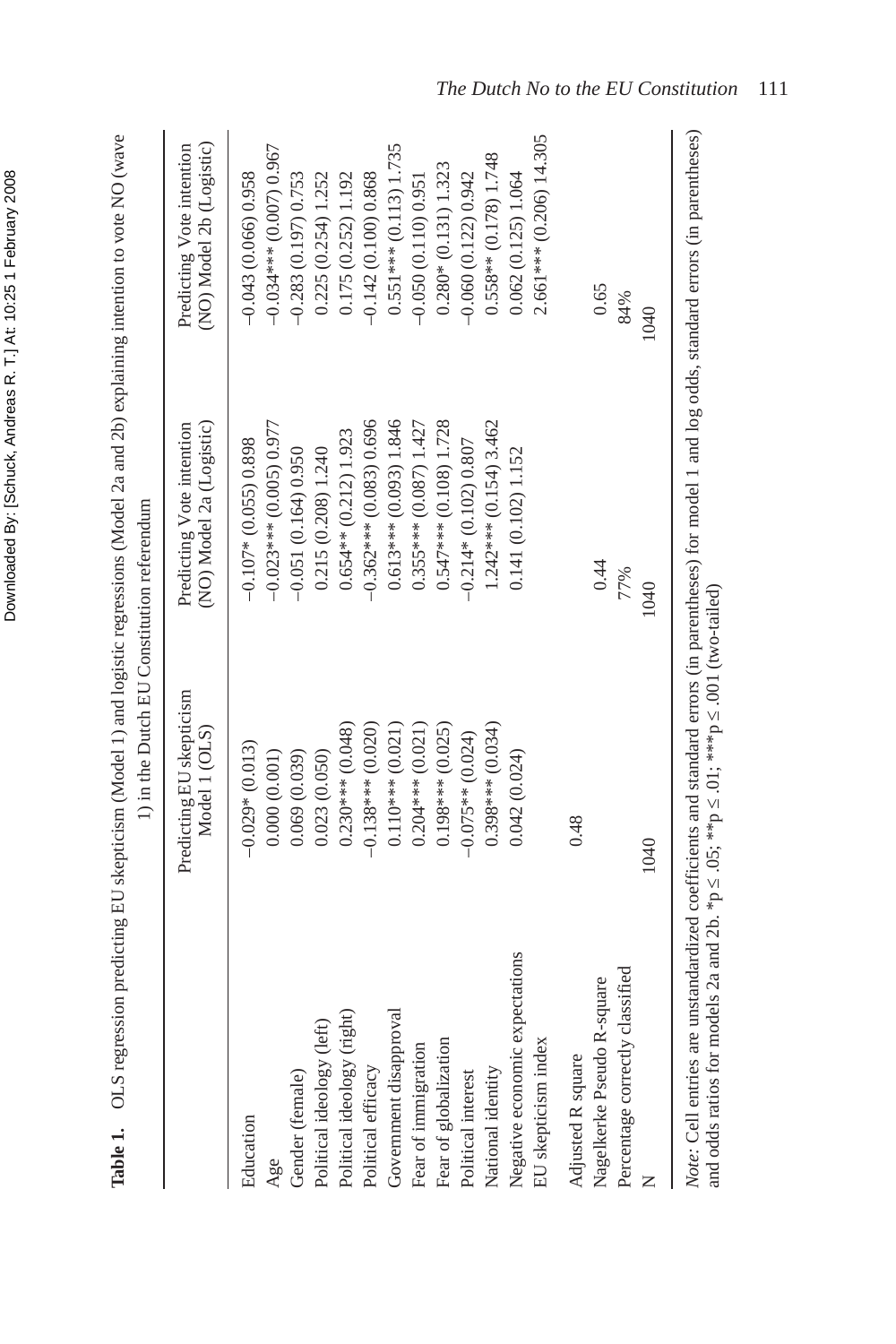

**Figure 1.** Mediation model for the effect on vote intention (No) at time 1. *Note:* Coefficients are unstandardized coefficients for the relationships between the sociodemographic and political attitude variables and EU skepticism (OLS) and log odds for the relationships between age, government disapproval, fear of globalization, national identity, and EU skepticism and vote intention (NO) (logistic regression). In all analyses standard errors are in parentheses. \*p  $\leq 0.05$ ; \*\*p  $\leq 0.01$ ; \*\*\*p  $\leq 0.001$  (two-tailed).

by far the strongest predictor for the intention to vote No before the actual start of the campaign (wave 1). Furthermore, government disapproval, national identity and fear of globalization have effects on the intention to vote No in the referendum; however these effects are not fully independent but are *partially* mediated by EU skepticism as well. $^{17}$ 

#### *Campaign model (vote choice [no], wave 2)*

Figure 2 illustrates individual-level vote switching over the course of the campaign.<sup>18</sup> Of those voters who were very likely to vote Yes before the campaign  $(n = 156)$ , 9.6%  $(n = 15)$  ended up voting No. In addition, 21.9%  $(n = 53)$  of those who said they were leaning towards voting Yes before the campaign  $(n = 242)$  in the end reversed their decision. On the other side,  $26\%$  (n = 75) of those who tended towards voting No before the campaign  $(n = 289)$  switched over to the Yes side, the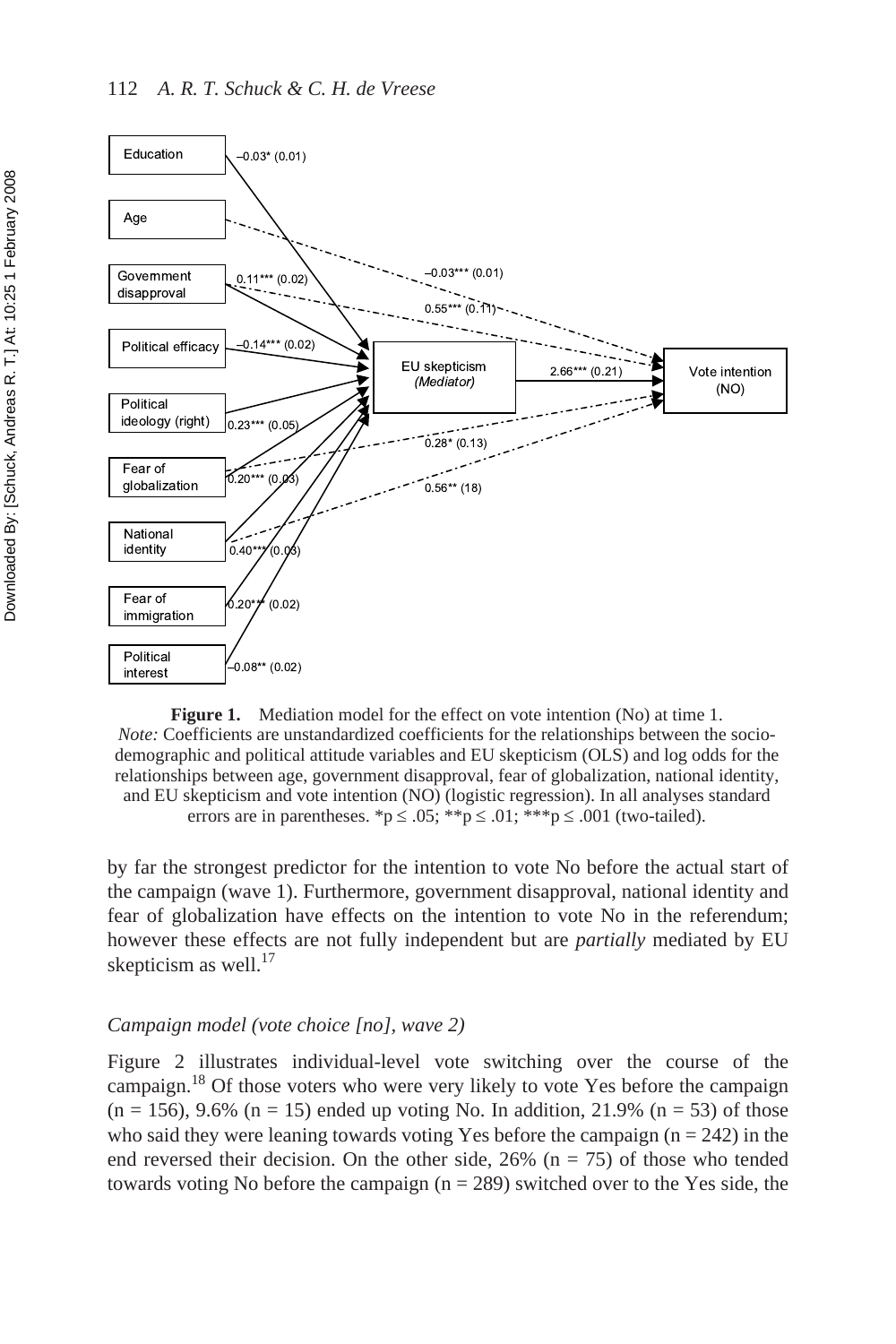

**Figure 2.** Vote switching in the Dutch EU Constitution referendum: vote choice at wave 2 compared to vote intention at wave 1.

*Note*: Bars show percentages of respondents voting either yes or no at wave 2 compared to their initial vote intention at wave  $1$  (N= 1,175).

same holds true for 4.6% ( $n = 12$ ) of voters who had said they were very likely to vote No  $(n = 261)$  three weeks earlier. Taken together, this shows that of those voters who tended towards the Yes side before the start of the campaign  $(n = 398)$  $17.1\%$  (n = 68) switched over to the No side and of those who intended to vote No before the campaign ( $n = 550$ ) 15.8% ( $n = 87$ ) ended up voting Yes. This shows that although on the aggregate level it seemed as if not much had changed over the course of the campaign, there has been change between vote intention and final vote choice in both directions on the individual level.

Figure 3 shows that a considerable amount of voters decided on their final vote choice only very late in the campaign and later as compared to other referendums (e.g. de Vreese & Semetko, 2004). Yes voters took their voting decision significantly later than No voters, indicating a higher degree of volatility and campaign susceptibility for Yes voters.<sup>19</sup> This is further supported by the fact that Yes voters were also significantly less determined about their vote choice in comparison with No voters.<sup>20</sup>

In order to assess the effect of the campaign and media variables on vote choice, we next look at the characteristics of how the media covered the campaign.

#### *Visibility of Campaign Coverage*

As Figure 4 illustrates, the referendum was a highly visible and prominent topic in the news during the weeks leading up to the referendum (see also Kleinnijenhuis *et al.*, 2005). Until three weeks before the referendum, roughly 20–30 news stories about the referendum were published per day, taking all media outlets together. There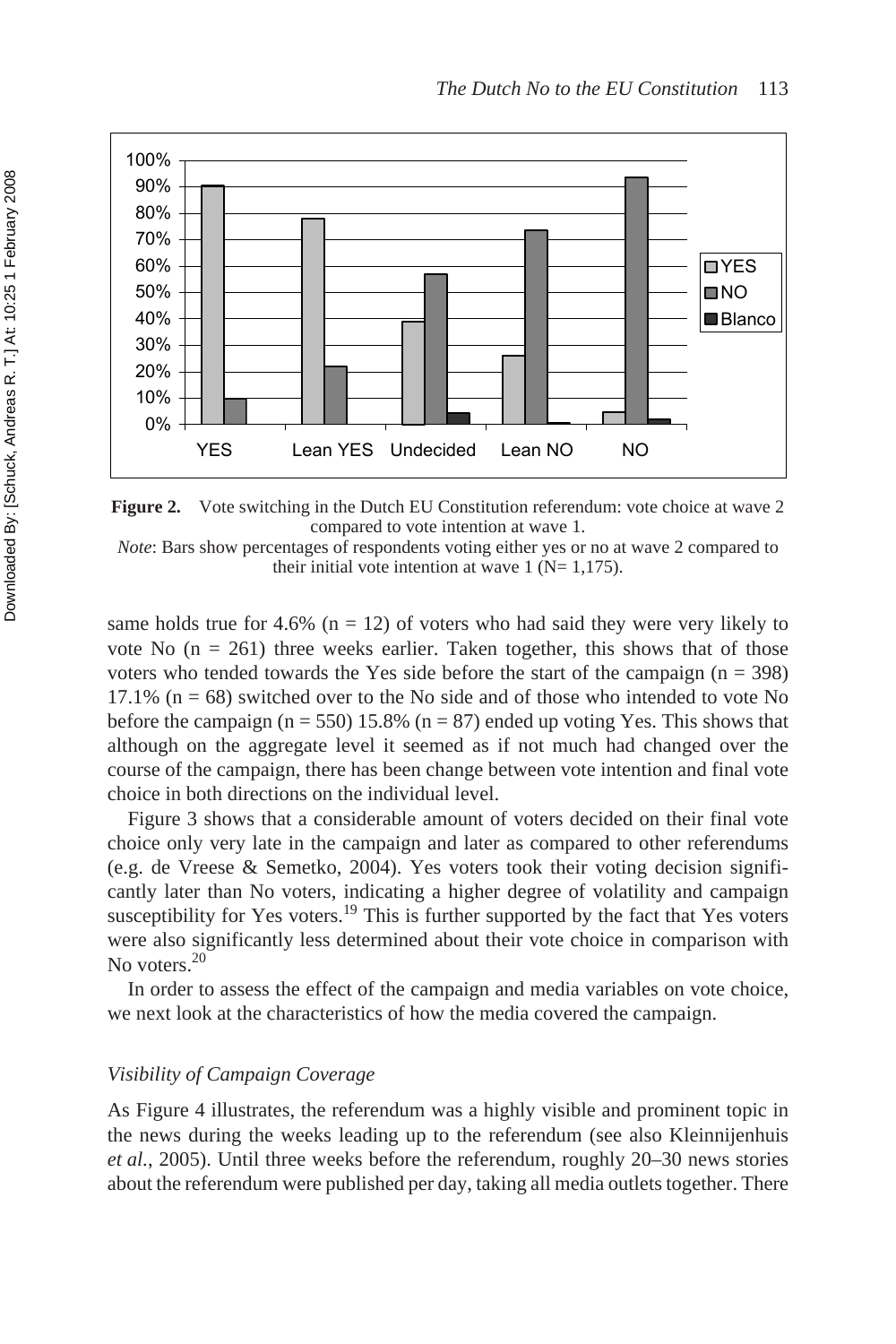



*Note*: Bars show percentages of Yes and No voters and their time of decision-making concerning their vote in the Dutch EU Constitution referendum ( $N = 1,173$ ).

was a significant increase in visibility during the last three weeks prior to the referendum, peaking at almost 150 referendum stories the day before the referendum.

Concerning the overall number of referendum news articles, the topic was both most visibly and also most prominently covered in the three broadsheet newspapers *NRC Handelsblad* (7.6%, n = 373), *Volkskrant* (7.2%, n = 231) and *Trouw* (4.9%, n  $= 163$ ).<sup>21</sup> In TV news coverage, the referendum topic was more visible in the main public TV news show *NOS Journaal* (7.8%, n = 43) than in the main private TV news show *RTL Nieuws* (6.3%, n = 37), both in the total number of news stories devoted to the topic as well as in the relative share of referendum stories compared to other news. However, in terms of the total number of stories devoted to the referendum, the topic was most prominently covered in the public current affairs program *NOVA* (n = 78) and almost invisible in the private TV news show *Hart van Nederland* ( $n = 3$ ).<sup>22</sup>

#### *Tone of Campaign Coverage*

The largest share  $(36.5\%, n = 475)$  of all referendum stories carried no valence towards the EU Constitution and an additional 8.5% ( $n = 111$ ) of all items were balanced in tone towards the Constitution;  $34.8\%$  (n = 454) were positive in tone towards the EU Constitution and only 20.2% (n= 263) were negative. Thus, the overall tone of reporting towards the Constitution was positive. In order to test for differences between the different media outlets we built a scale (ranging from –1 to +1) for our tone measurement, which is based only on those news items with either a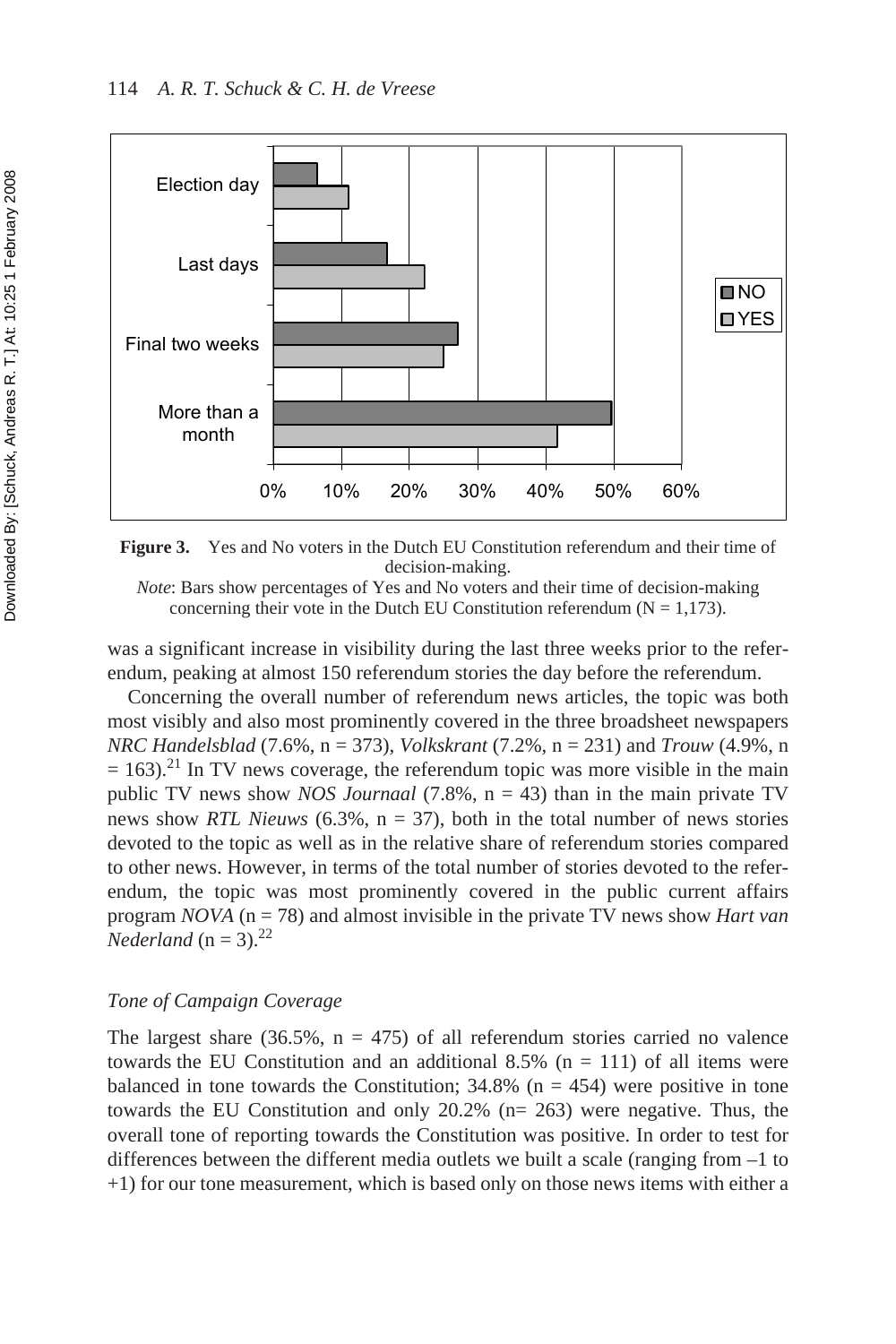

**Figure 4.** Visibility of referendum news coverage (total amount of news items over time). *Note*: Time line shows total amount of referendum stories published per day across all media outlets  $(N= 1,307)$ .

positive or negative evaluation of the EU Constitution ( $M = .27$ ,  $SD = .96$ , n = 717).<sup>23</sup> There were no significant differences in tone of reporting between the different outlets  $(F(9, 706) = 1.79, p > .05)$  which is why we built an additive media exposure index for our subsequent analysis.

We now turn to our vote choice model that shows the impact of the campaign and the media on the vote. Our second research hypothesis expected campaign news coverage to have an effect on vote choice dependent on its tone and amount. Since our content analysis has shown that the tone towards the EU Constitution was positive we can now be more specific about our expectations: that campaign news exposure should have an effect on the Yes vote. As Table 2 shows, we indeed find that higher levels of exposure to campaign news increased the likelihood of voters switching over to the Yes side (Model 2).<sup>24</sup> However, the campaign as such did not only have positive effects on the vote. Higher levels of personal campaign involvement as well as higher levels of cynicism towards the campaign boosted the No vote. Finally, compared to the government parties the two opposition parties campaigning for a Yes vote (Green party and Labour party) were less successful in influencing their voters to support the proposal (Model 3). Followers of these two opposition parties were significantly more likely to turn out and vote No as **Example 12** is a set of the reading their volers of example in the reading their volers (Never Time line shows total amount of referendum outlets (N= 1,3 positive or negative evaluation of the EU Constant of the CM Const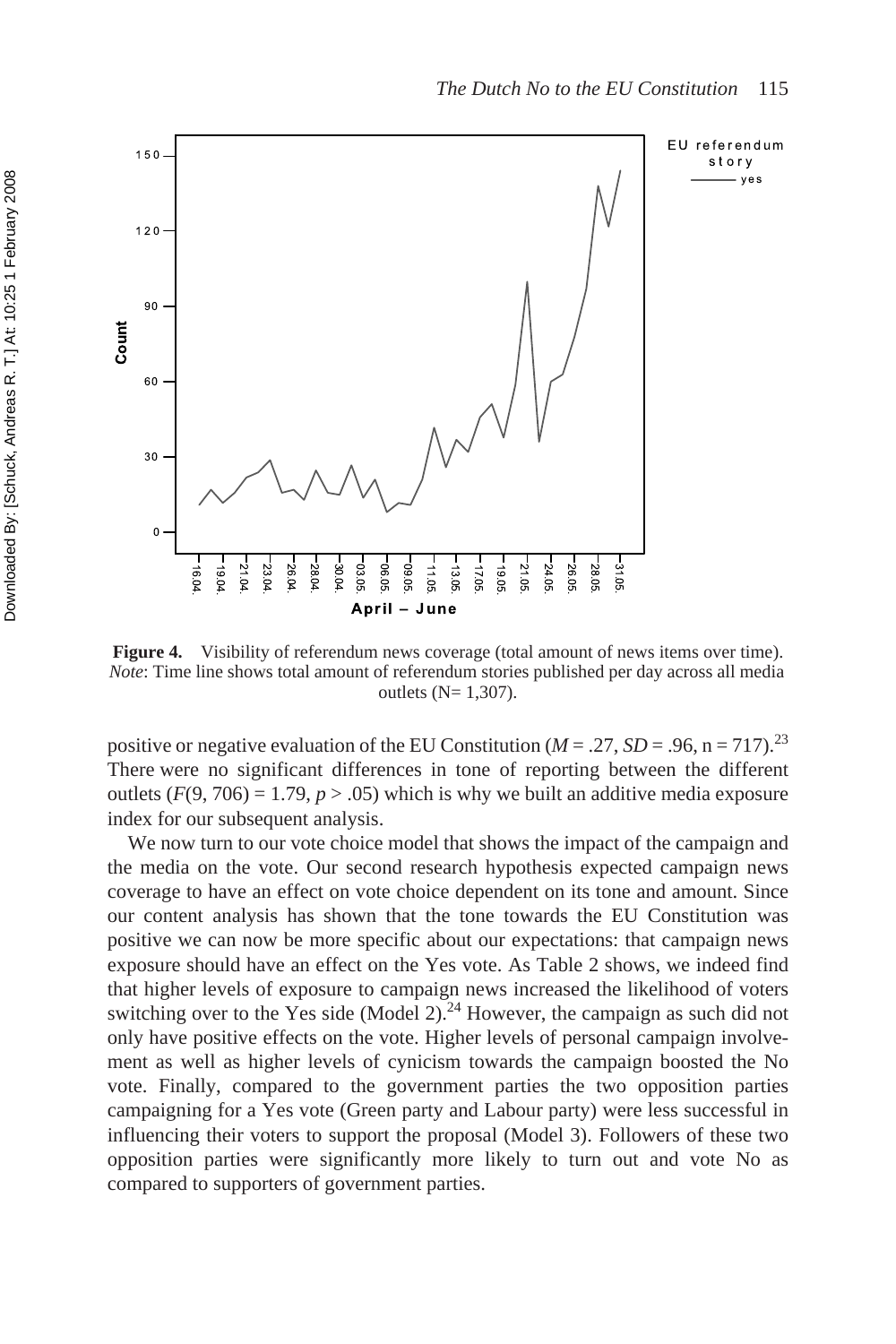| $\frac{1}{2}$                                                                               |
|---------------------------------------------------------------------------------------------|
| ֦֦֧֧֧֧֧֧֛֛֧֧֧֧֧֧֛֛֛֛֛֛֛֛֛֝֟֝֬֝֝֝֬֝֬֝֓֝֬֝֓֝֬֝֓֝֬֝֓֝֬֝֓֝֬֝֓֟֓֝֬֝֓֝֬֝֓֟֓֝֬֝֬֝֝֝֬֝֬֝֬֝֬֝֬֝֬֝֝֝֜ |
| $\overline{a}$                                                                              |
|                                                                                             |
|                                                                                             |
| )<br>)                                                                                      |
|                                                                                             |
|                                                                                             |
|                                                                                             |
|                                                                                             |
| しゅうしゅ こうしょう<br>こうしょう                                                                        |
| i<br>Santa Caraca (                                                                         |
| awic 4.<br>l                                                                                |

Downloaded By: [Schuck, Andreas R. T.] At: 10:25 1 February 2008

Downloaded By: [Schuck, Andreas R. T.] At: 10:25 1 February 2008

|                                                                                                                                                          | Model 1 Controls                                    | Model 2 Campaign effects                            | Model 3 Party preferences                          |
|----------------------------------------------------------------------------------------------------------------------------------------------------------|-----------------------------------------------------|-----------------------------------------------------|----------------------------------------------------|
| UNDECIDED VOTE INTENTION at time 1<br>INTENTION to VOTE NO at time 1                                                                                     | $3.140***$ (0.180) 23.115<br>1.783*** (0.200) 5.948 | $3.059***$ (0.183) 21.315<br>1.756*** (0.206) 5.788 | 2.751 *** (0.191) 15.662<br>1.684*** (0.212) 5.387 |
| EDUCATION                                                                                                                                                | $-0.274***$ (0.052) 0.760                           | $-0.279***(0.055)0.757$                             | $-0.264***$ (0.057) 0.768                          |
| AGE                                                                                                                                                      | $-0.014**$ (0.005) 0.986                            | $-0.006(0.006)0.994$                                | $-0.002(0.006)0.998$                               |
| <b>GENDER (FEMALE)</b>                                                                                                                                   | $0.041(0.157)$ . 1.042                              | 0.095 (0.160) 1.099                                 | 0.120(0.165)1.128                                  |
| INTERPERSONAL COMMUNICATION                                                                                                                              |                                                     | 0.176 (0.104) 1.192                                 | 0.198 (0.108) 1.219                                |
| PERSONAL CAMPAIGN INVOLVEMENT                                                                                                                            |                                                     | $0.461**$ (0.167) 1.585                             | $0.421*(0.174)1.523$                               |
| CYNICISM ABOUT CAMPAIGN                                                                                                                                  |                                                     | $0.366***$ (0.098) 1.441                            | $0.334***$ (0.102) 1.396                           |
| OFFICIAL INFORMATION CAMPAIGN                                                                                                                            |                                                     | $-0.145(0.097)0.865$                                | $-0.145(0.100)0.865$                               |
| CAMPAIGN NEWS EXPOSURE                                                                                                                                   |                                                     | $-0.019*(0.009)0.981$                               | $-0.010(0.010)0.982$                               |
| PREFERENCE OPPOSITION PARTIES (YES)                                                                                                                      |                                                     |                                                     | $0.774***$ (0.182) 2.169                           |
| PREFERENCE OPPOSITION PARTIES (NO)                                                                                                                       |                                                     |                                                     | 1.595*** (0.235) 4.928                             |
| NO PARTY PREFERENCE                                                                                                                                      |                                                     |                                                     | 1.269*** (0.329) 3.557                             |
| Nagelkerke Pseudo R-Square                                                                                                                               | 0.46                                                | 0.48                                                | 0.52                                               |
| Percentage correctly classified                                                                                                                          | 80.2%                                               | 80.2%                                               | 80.4%                                              |
|                                                                                                                                                          | 1153                                                | 1153                                                | 1153                                               |
| <i>Note:</i> Cell entries are log odds (standard errors in parentheses) and odds ratios. *p $\leq .05$ ; **p $\leq .01$ ; ***b $\leq .001$ (two-tailed). |                                                     |                                                     |                                                    |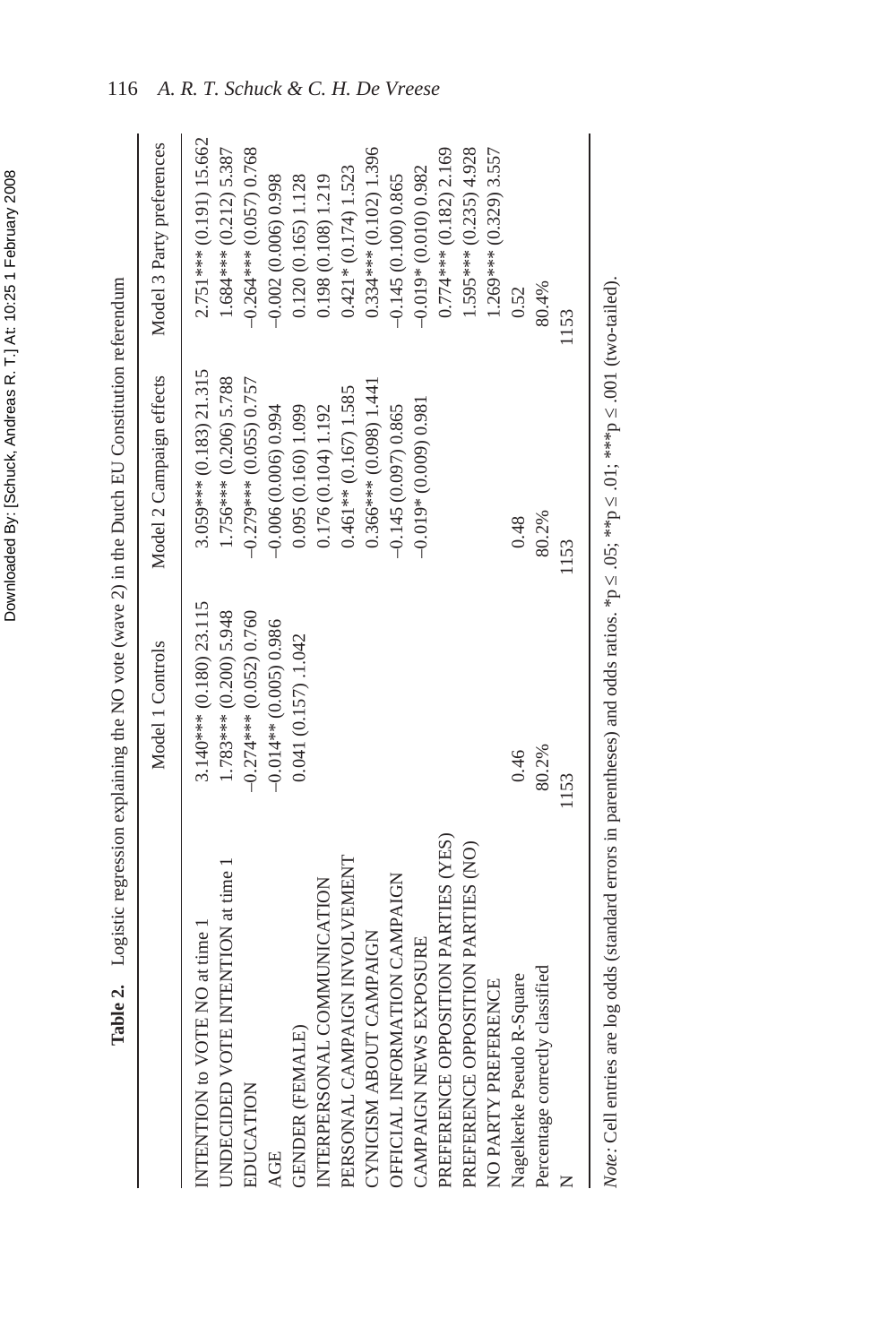#### **Discussion**

As the results of this study show, the opposition towards the EU Constitution as expressed in the 2005 Dutch national referendum is, to a large extent, a manifestation of general skepticism towards the EU. This general skepticism is the dominant factor explaining why people intended to vote against the proposed treaty three weeks prior to the referendum. Furthermore, our findings suggest conceptualizing EU skepticism as a mediator for the effects of other, more general political attitudes on voting intention in EU referendums. The effects of all of the other key predictors in our analysis have been either fully or at least partially mediated by EU skepticism and exerted their influence on the vote via this indirect route. However, attitudes unrelated to the referendum issue also mattered and we did find at least some second-order effects above and beyond the mediated relationship. Feelings of national identity had a considerable impact on the intention to vote No in the referendum and also disapproval of the incumbent government contributed to the No vote. Thus, a more popular government could have contributed to a different dynamic during the campaign.

However, our findings suggest that a generally skeptical attitude towards the EU dominated in this referendum, and this attitude was inherent in the voters' decision to reject the Constitution. Indeed, the high turnout of 63% and the high visibility of the referendum issue in the media suggest that this referendum cannot be seen as a typical example of a second-order election (e.g., Franklin *et al.*, 1994; Reif & Schmitt, 1980) and therefore the EU and EU-related attitudes mattered more for voters. This is in line with research that has shown that issue voting is activated when the intensity of campaigns is high (Hobolt, 2005). As our findings suggest, it was a rather conscious act of the Dutch electorate to reject the Constitution and not just an inconvenient accident or the result of domestic (second-order) considerations alone. As one example, more than 73% of the No voters in our survey reported that the speed of EU integration has been an important criterion for their decision to reject the referendum proposal.

Our argument is not that the Dutch have turned into firm Euroskeptics in general, but rather that the Dutch No vote in 2005 can be seen as the culmination of an overall skeptical attitude towards the EU which in itself has been the consequence of a chain of events and developments in the time leading up to the referendum. In recent years support for EU membership in the Netherlands has declined and opposition has increased even though diffuse EU support in the Netherlands is still among the highest in the EU. Several observers have pointed out that the debate about further European integration in the Netherlands has become more critical and skeptical in the 1990s (see e.g. Harmsen, 2004). There was an increasing awareness among citizens about a perceived discrepancy between national interests and the current trajectory of the European Union. The fact that the Netherlands is the largest net contributor per capita to the EU budget has fueled skepticism. The Euro became a more pressing issue not only in the referendum campaign when the president of the Dutch bank, Brouwer, publicly stated that the exchange rate for the Dutch national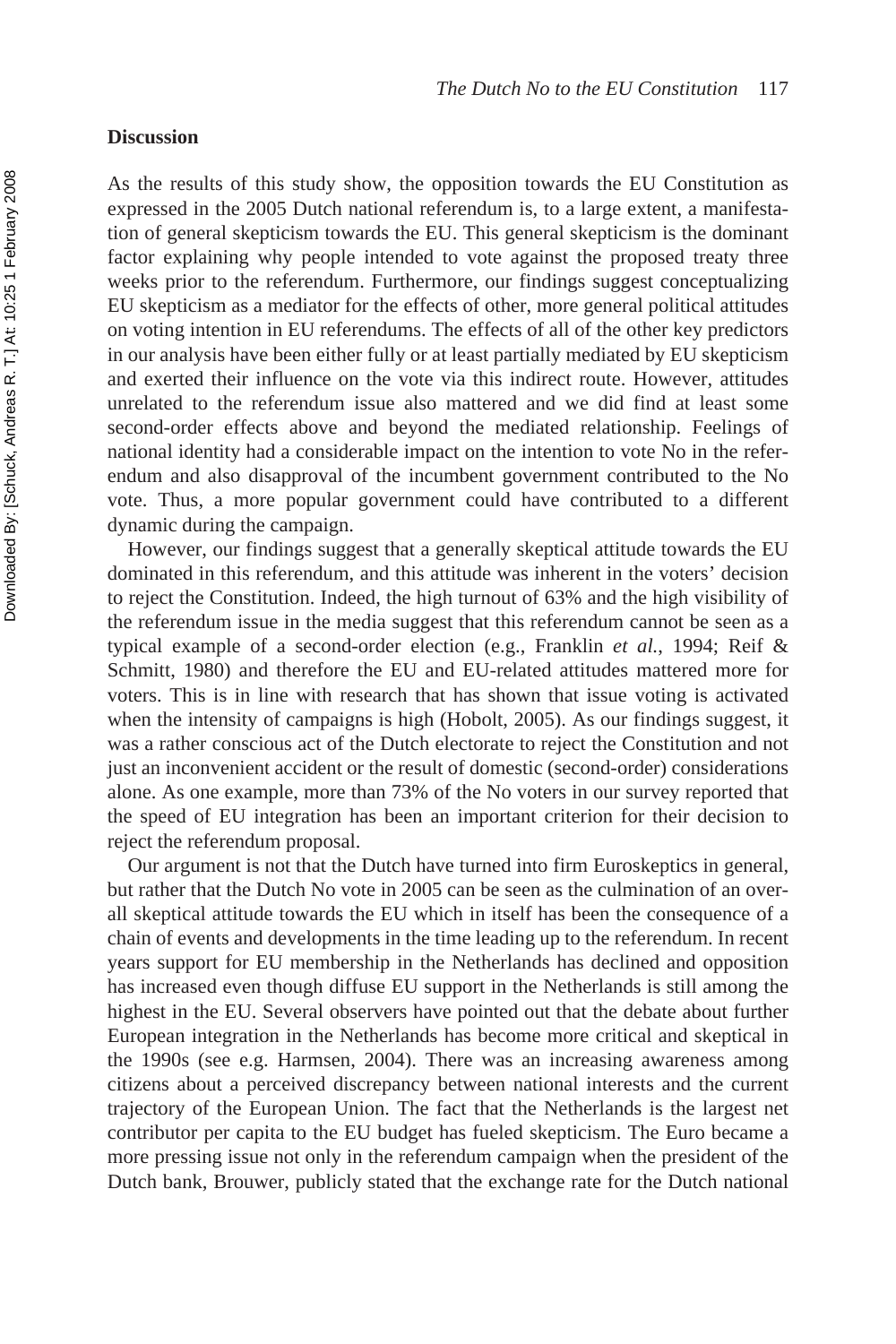currency had been disadvantageous for the Netherlands. The European election in 2004 saw the rise of a new, explicitly Euroskeptic party (Europe Transparent Party) and a general increase in vote share for parties critical towards the EU. At the same time turnout increased from 29.8% to 39.1% and campaign intensity and visibility increased compared to previous elections. This increased interest in EU politics was further boosted in the autumn of 2004 when the Netherlands held the EU Presidency and during the negotiations with Turkey, which sparked unusually intense media coverage in the Netherlands (de Vreese *et al.*, 2006) and a decline in support for Turkish EU membership (Eurobarometer, 2005). By June 2005, EU skepticism had emerged as a significant characteristic of the political landscape in the Netherlands and thus played a crucial role in the referendum on the EU Constitution.

This study not only assessed the role of EU skepticism in affecting the vote but also paid special attention to the impact of the referendum campaign. On the individual level, we saw voters switching from one side to the other over the course of the campaign and many decided relatively late what to vote for. Particularly Yes voters showed a higher degree of volatility since they decided later in the campaign what to vote for and also were less determined about their vote choice as compared to No voters. This volatility, especially for Yes voters, suggests that voters have been susceptible to campaign influences to some extent (e.g. LeDuc, 2002).

And indeed our analysis shows that the campaign mattered – only to a limited extent, however, and not only in one direction. Clearly, the referendum outcome is dominated by other considerations and the existence of strong pre-existing attitudes towards the EU certainly sets a limit on any potential campaign effects. Nevertheless, the campaign adds to our understanding of voting behavior in this referendum. In the present study we paid special attention to the role of campaign coverage in the news. Previous studies have identified the tone and amount of campaign coverage to be of special importance in explaining campaign effects on voting choice (Druckman & Parkin, 2005; de Vreese & Semetko, 2004). In our example, the tone of campaign coverage was predominantly positive and the topic was highly visible in the weeks leading up to the referendum. In this context, we found that news coverage supported the Yes rather than the No vote and that higher exposure to referendum news contributed to voters shifting over to the Yes side. One can only assume that with less or more negative news coverage, the No vote might have triumphed even more impressively than it did.

The overall campaign effect we found is not huge. However, in a referendum even small shifts can often turn out to be crucial when the contest is close. In the present referendum, with strong pre-existing attitudes such as widespread skepticism towards the EU and a historically unpopular government, the net amount of voters switching over from one side to the other really only balanced each other out. And indeed, the campaign did not only shift the vote in one direction. Even if the news environment was overall positive towards the Constitution and higher exposure to news coverage pulled voters over to the Yes side, there have been other factors that counterbalanced this effect. Many people perceived the campaign itself cynically, which contributed to the No vote. Along the same line, higher levels of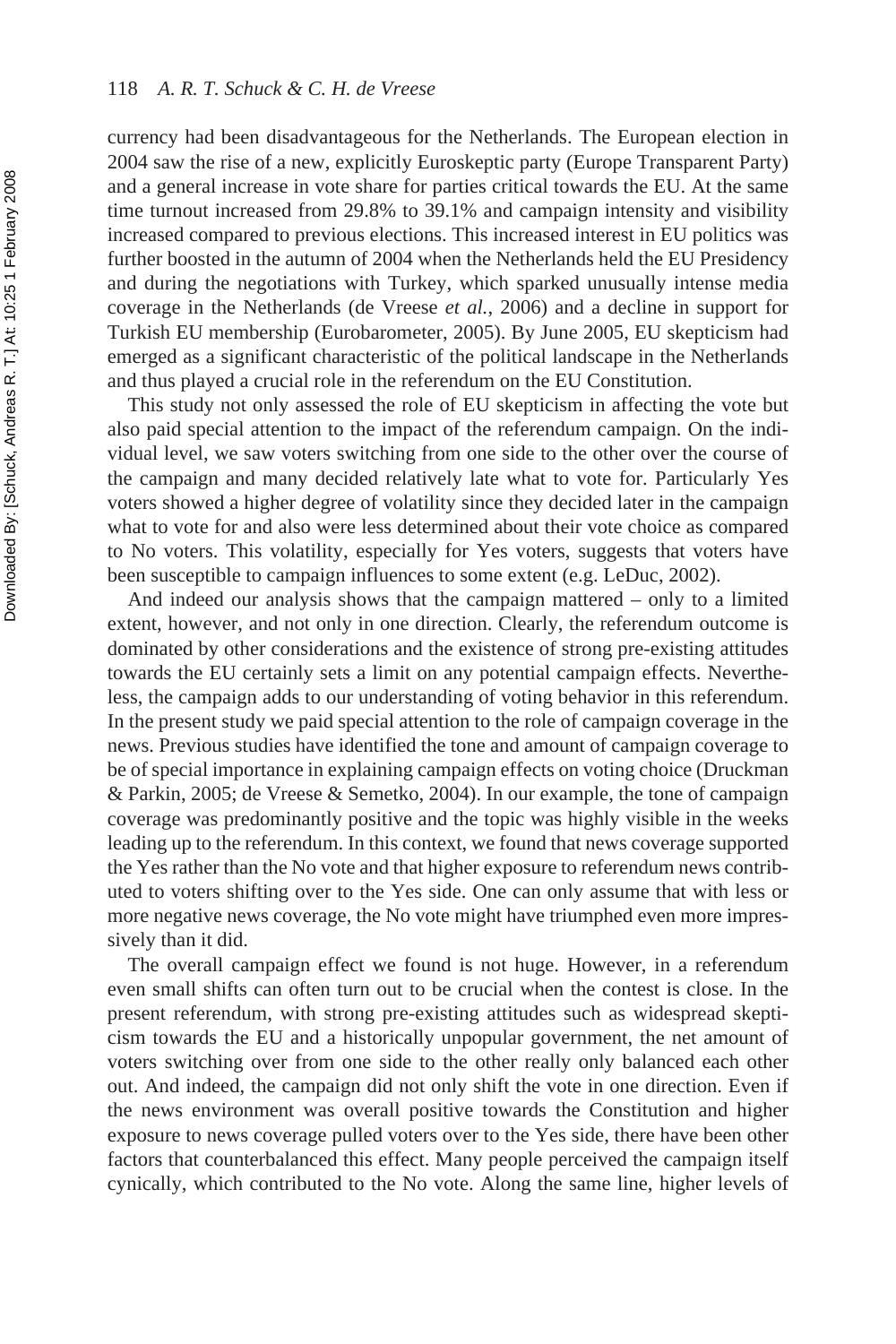personal campaign involvement also contributed to the No vote. Thus, while the news media evaluated the Constitution positively and supported the proposal, the campaign as such was criticized by many, and many commentators agreed that it was of poor quality. However, news coverage did not boost cynicism about the campaign.<sup>25</sup> Cynicism was high across the board and did not vary by the level of news exposure.<sup>26</sup>

Finally, the present study paid special attention to the role of political parties and their role in influencing the vote. Followers of the two opposition parties campaigning for a Yes vote (Green party, Labour party) were significantly more likely to end up voting No as compared to those in support of government parties. Thus, these two opposition parties were less successful in their Yes campaign, which is in line with previous research which has shown that parties with internal disagreement and those that send out ambiguous cues have less power in affecting their voters' opinion (Franklin, 2002; Gabel & Scheve, 2007). From a second-order perspective, in which referendums are primarily the test ground for incumbent government support, one could argue that it simply was too difficult for these two opposition parties to effectively boost the Yes vote since the referendum is, at least to some extent, perceived as a government project by voters (see e.g. Crum, 2007). Thus, opposition voters are inclined to vote No and it is up to the government parties to win the referendum. In a different perspective, however, one could argue that voters of the two opposition parties campaigning for a Yes might have held issue preferences on the EU which were opposed to the official standpoint of their parties. Since in referendums these considerations matter more than party loyalties, voters simply did not follow the cues they received from their parties (Hobolt, 2006b).

#### **Conclusion**

The present study focused on the mediating role of EU skepticism and the role of the campaign in explaining the outcome of the Dutch 2005 EU Constitution referendum. Rather than seeing EU attitudes and domestic considerations as competing alternatives for the explanation of voting behavior in EU referendums, future studies should expand on the link between the two and think of the dynamics as we have done in this study by conceptualizing EU skepticism as a mediator for the influence of other political attitudes. Future studies should for example investigate how this mediation dynamic might look different in referendums in which involvement is even higher or much lower. There are also some more theoretical implications and questions that arise as a result of this study. We investigated the role of EU skepticism both as an outcome variable as well as a mediator in order to understand voting behavior in EU referendums. However, with more people taking an interest in topics such as EU integration or further integration (e.g. Turkey) the EU might become electorally more important in the future. Thus, EU skepticism might become an antecedent variable to understand electoral behavior also in national elections (see e.g. de Vries, 2007) and for satisfaction with the incumbent government.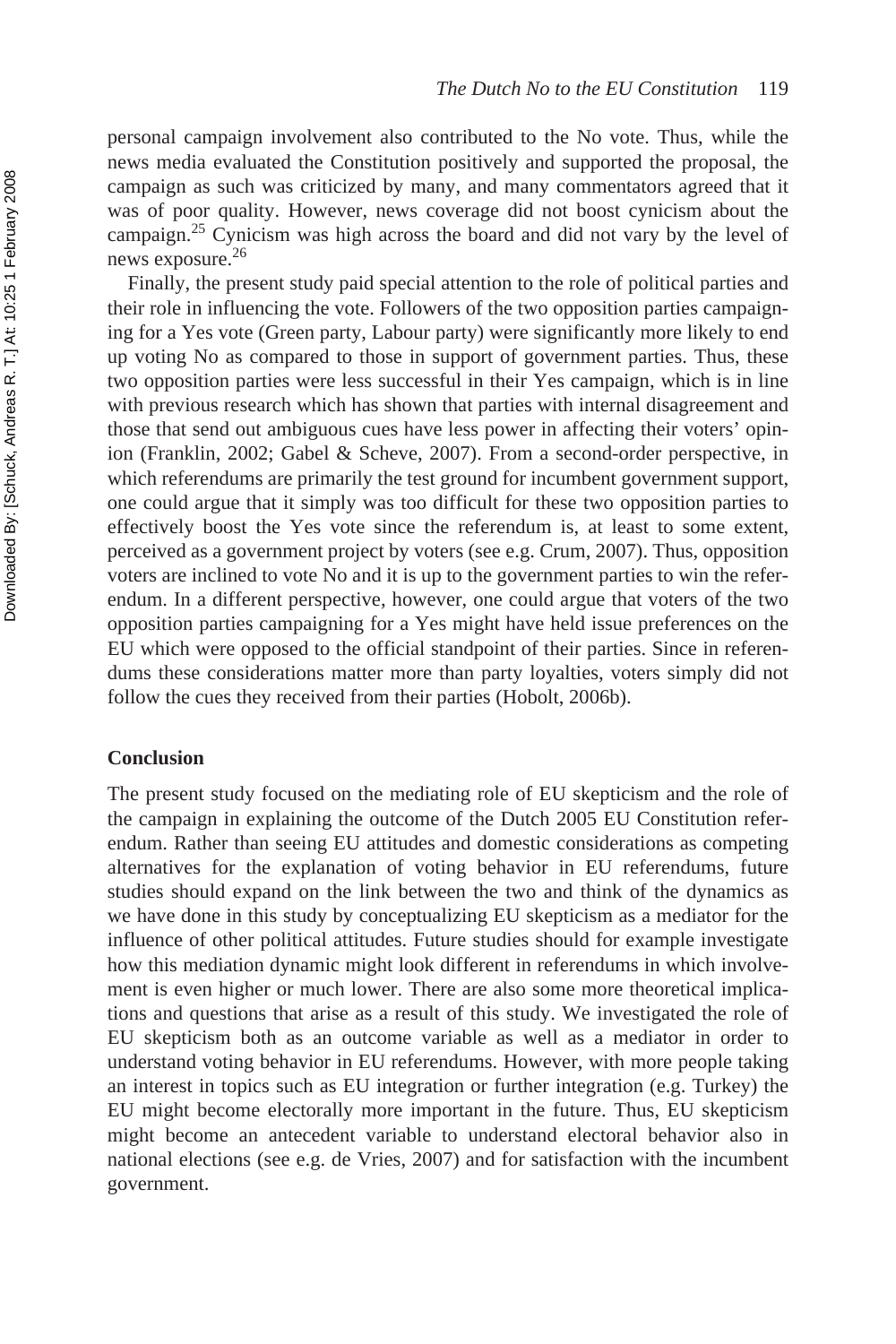What are the implications of this study for the EU? First of all, it is good news for the EU that it has attracted such a high level of interest and participation among voters during the Dutch 2005 EU Constitution referendum. However, it also adds to the seriousness of the problem: whereas it often has been seen as a problem that people would feel indifferent about the EU, with regard to the proposed EU Constitution they proved to actively hold a negative attitude. This again has implications for the future of the EU integration project as well as, more theoretically, for the nature of EU elections and referendums. Citizens did not necessarily vote against the contents of the proposed Constitution in the Dutch 2005 referendum but rather used the opportunity to express their general skepticism towards the EU. Thus, whereas previous research has suggested that people use the opportunity of EU elections and referendums mainly to punish their national governments and base their voting decision mainly on domestic (national) considerations and not the actual issue at stake, the EU itself might move towards becoming a target of the "punishment trap" (Schneider & Weitsman, 1996). Citizens might more and more often use the opportunity of a referendum for a popularity rating of "Europe" and thus not vote on the concrete issue at stake (such as the EU Constitution) but rather punish the EU as such on the basis of a conglomerate of different negative attitudes or a diffuse overall skepticism towards the EU.

Another implication of this study for future referendum studies is to consider *fear of globalization* as another relevant determinant for voting choice in EU integration referendums. Being afraid of globalization was not only shown to contribute to higher levels of skepticism towards the EU but also had a direct influence on the decision to reject the Constitution. Taking these findings into account and considering the increasing speed of globalization, the importance of public attitudes towards globalization is likely to increase in the future, making it even more important to consider fear of globalization as a relevant concept in future studies on voting behavior in EU referendums.

With regard to the analysis of media campaign effects our study stresses the importance of considering concrete content features of news coverage in order to better understand campaign effects. Looking at the effects of campaign news coverage more specifically, we find that in particular exposure to one public broadcasting news show (*NOS Journaal*) and one quality broadsheet newspaper (*NRC Handelsblad*) mattered for the vote. In these outlets the tone towards the Constitution was positive while at the same time the referendum topic was more visible and prominent as compared to other news outlets. This suggests that the amount of campaign coverage is of special importance for determining effects of campaign coverage on the vote. Furthermore, the coverage in these two outlets was more "European" in focus, the potential consequences of a common Constitution were presented more positively compared to other outlets and several aspects of the Constitution have been evaluated most positively (e.g. the role of the EU parliament, European civil rights, or the reform of the EU commission). Future studies should work on identifying more (concrete) news media content features, other than just tone and amount, with the potential to explain effects on subsequent voting behavior in more detail.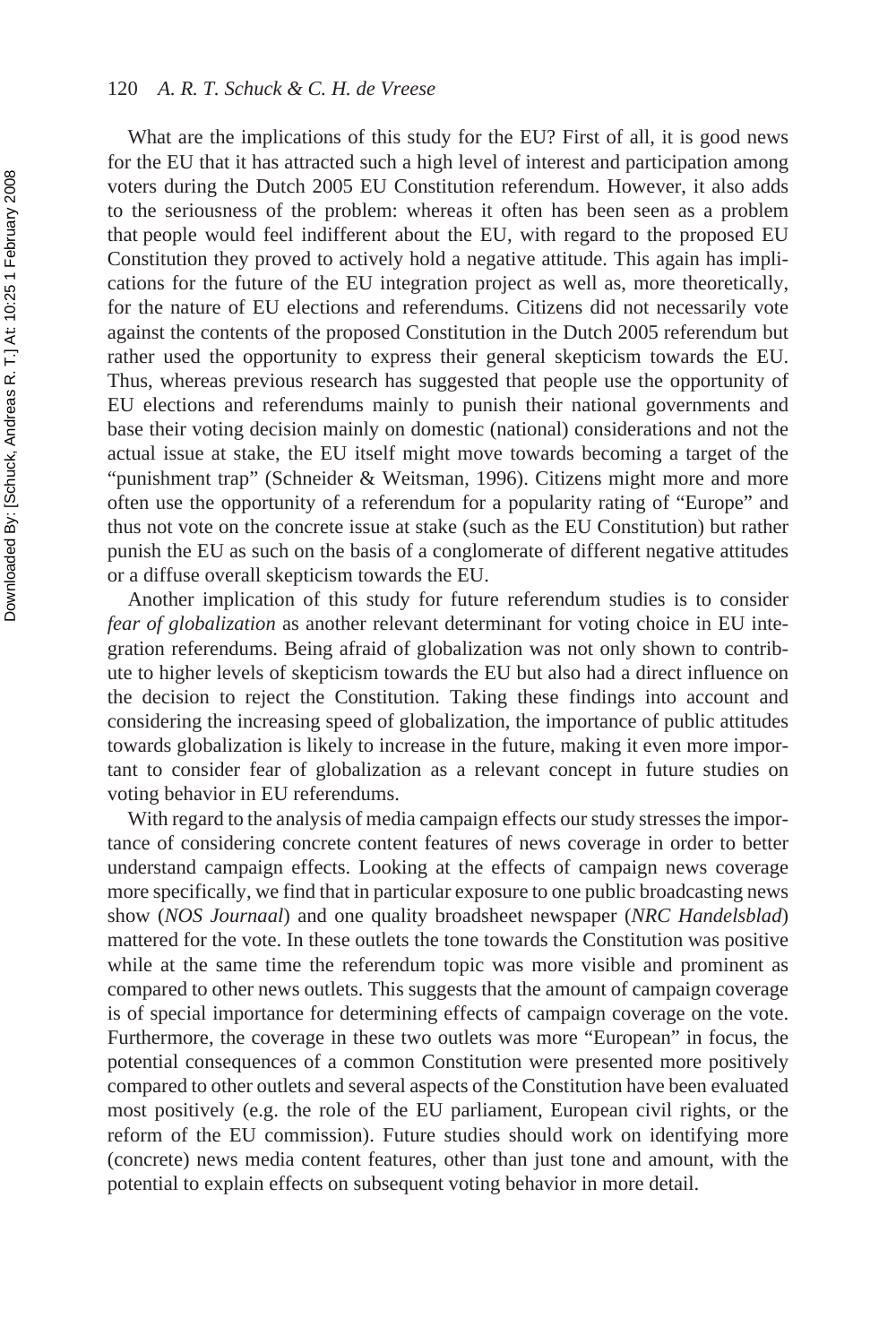The present study advances our understanding of media campaign effects in referendums and contributes to the ongoing discussion about further development of the EU. It does this by making sense of the underlying reasons and implications of why people have rejected the proposal. Future development of the EU is contingent on referendums, which makes it necessary to also understand more about the dynamics of referendum campaigns. Based on the findings of this study, the media cannot always be blamed for the increasing lack of support for the EU among the public. Rather, considering the example of the Dutch EU Constitution referendum campaign, it might be more legitimate to say that the media sometimes fail to effectively prevent the consequences of widespread skepticism towards Europe, which has its origin in the EU's own actions.

#### **Notes**

- 1. Covering the following dimensions: attitudes towards immigration, foreign aid, and the building up of a multi-cultural society.
- 2. We are grateful to one of the anonymous reviewers for his comments regarding this aspect.
- 3. Only in some national election studies actual content characteristics and the tone of news media coverage have been analyzed in order to explain voting behavior (e.g. Kleinnijenhuis & Fan, 1999).
- 4. *Metro* is published with an identical core part but in different regional editions. For our analysis we chose the regional edition of The Hague since it is the seat of government and as such represents the center of Dutch national politics.
- 5. This procedure makes sure that all articles about the referendum were included in the analysis while at the same time it is possible to assess the relative prominence of the referendum issue compared to other news. For newspapers the randomly chosen page could be a page between 2 and 10. Coders were asked to choose page 2 as the randomly chosen page for the first newspaper they coded and then move one page further for every other newspaper and start back at page 2 once they had reached page 10. If the page they turned to was not a news page (e.g., full-page advertisement, stock market figures, etc.) coders were asked to turn one page further until they reached another news page.
- 6. Stories were considered to be *about* the referendum if either the referendum, or the constitution, or any aspect of either one were specifically mentioned at least twice throughout the story (TV) or mentioned at least once in the headline, sub-headline or the first paragraph (newspapers). Total amount of coded news stories per media outlet (number of referendum stories in brackets): *De Volkskrant*: 966 (231), *NRC Handelsblad*: 1143 (373), *Trouw*: 660 (163), *De Telegraaf*: 758 (123), *Algemeen Dagblad*: 893 (147), *Metro*: 737 (109), *NOS Journaal*: 549 (43), *RTL Nieuws*: 586 (37), *Hart van Nederland*: 273 (3), *NOVA/Den Haag vandaag*: 78 (78).
- 7. The coding decision was based on the sum of explicit statements per news item that had a qualitative dimension and that thematically referred to the EU Constitution.
- 8. For evaluation of EU Constitution: 828 news stories were coded as having any kind of inherent valence – 111 stories were coded as "balanced" so that in total 717 stories about the referendum were included in the analysis.
- 9. Respondents participated in three media effect experiments. For the analysis in this study one group was excluded and only the respondents of the two other experiments have been included since the experimental manipulation for these groups did not show an effect on the dependent variables of interest for this study (n= 1379).
- 10. Participants of the CentERdata panel are first contacted via telephone and asked if they are generally willing to become regular panel members. If that is the case their socio-demographic information is entered into a database and based on this information a panel of 2,000 Dutch households, representative of the Dutch population, has been established which has been used since 1991 for both small and large scale studies (such as the De Nederlandsche Bank (DNB – The Dutch Bank) Household Survey).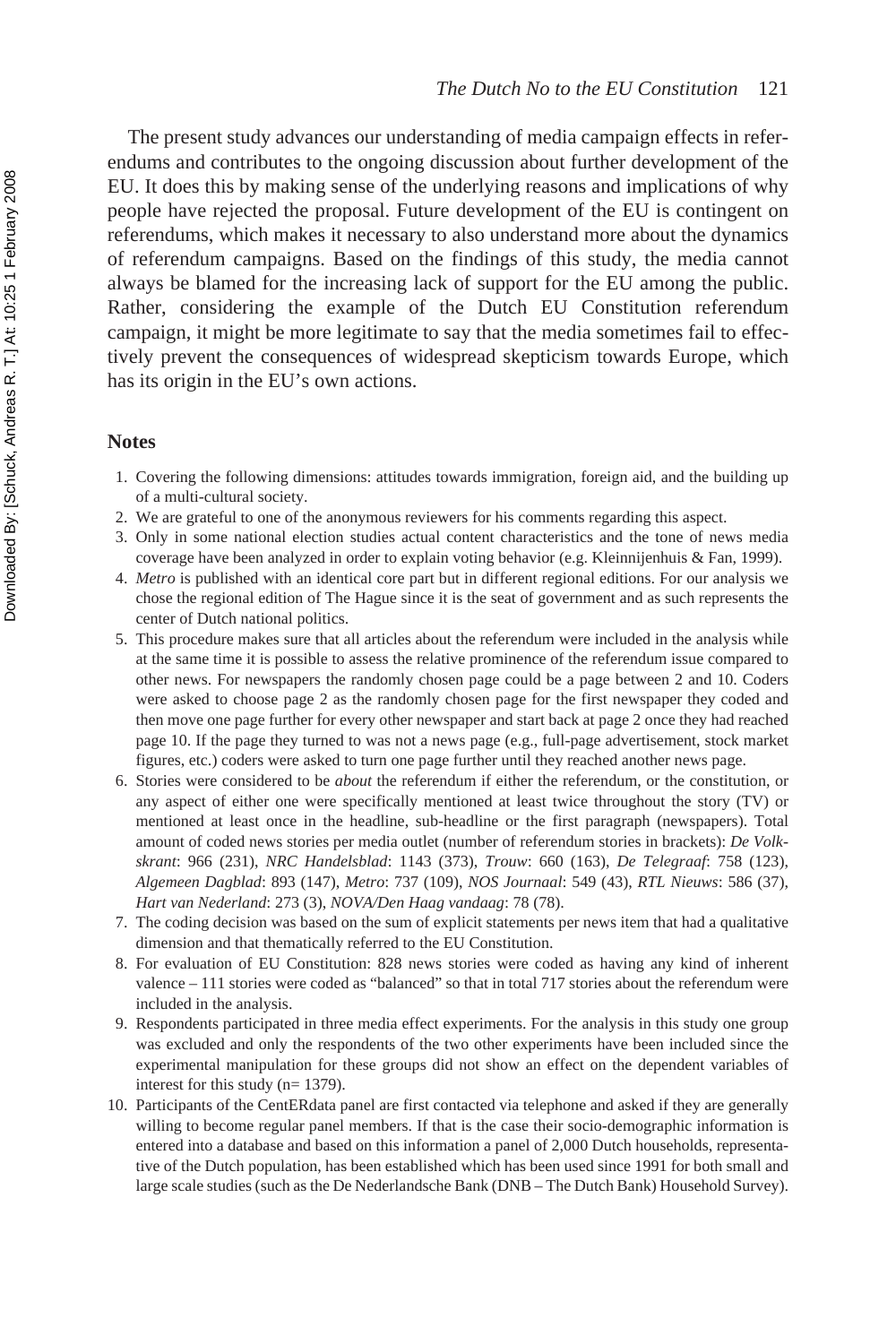If a household stops participating it is replaced by a new household which mirrors the characteristics of the old household. The potential new household then receives a letter and is asked if it is willing to become a new member of the panel. The surveys are filled out by the panel members online. However, if there is no computer or internet connection available in a household then CentERdata provides the technical devices to enable participants to fill out the questionnaires at home.

- 11. Most respondents are household heads (62.7%), loan workers (49.4%), and have a net income of more than €2,600 per month (34.7%). Compared to Centraal Bureau voor de Statistiek (CBS – Central Office for Statistics) census data and with regard to gender, age, and education we have to report the following slight under- or over-representations. There is a slight over-representation of men in our net panel (52% versus 49.5%). Regarding age groups, 15–24 year olds are slightly under-represented (8% versus 11.9%), 45–54 year olds are slightly over-represented (17% versus 14%) and 65+ year olds are slightly under-represented (11.4% versus 13.7%). And finally, with regard to education, there is a slight over-representation of people with a high school degree (11% versus 6%), an under-representation of people with upper secondary vocational education (MBO) (20% versus 32%), and an overrepresentation of people with higher professional education (HBO) (24% versus 16%).
- 12. It showed that the considerable number of undecided voters (more than 300 in our sample) differed in their political attitudes from voters who leaned towards a YES vote in such a way that is was inappropriate to combine undecided voters and voters leaning to a YES vote into one common category.
- 13. Therefore, we use the Sobel test equation:  $a^*b/\text{SQRT}(b^{2*} s_a^2 + a^{2*} s_b^2)$  where  $a = \text{raw}$  (unstandardized) regression coefficient for the association between independent variable and mediator,  $s_a$  = standard error of  $a, b$  = raw coefficient for the association between the mediator and the dependent variable (controlling for the independent variable), and  $s<sub>b</sub>$  = standard error of *b* (for an introduction to mediation analysis and the Sobel test see e.g. Baron and Kenny, 1986; Goodman, 1960; MacKinnon *et al.*, 1995; Sobel, 1982).
- 14. Weighting media exposure by attention has been suggested by e.g. Chaffee & Schleuder (1986). Slater (2004) warns that this procedure might produce effects which are mainly due to antecedents of attention, not exposure, and thus exaggerate effects. For this study we built an additive news exposure index weighted by the amount of referendum news and added a measure for the attention paid to referendum news, rather than weight by attention.
- 15. A correlation matrix was calculated and confirmed that there was no multi-collinearity problem for our set of independent variables. The highest correlations exist between the following variables: economic expectations x government disapproval:  $r = .46$ ; economic expectations  $\times$  fear of globalization:  $r = .45$ ; EU skepticism  $\times$  national identity:  $r = .43$ ; EU skepticism  $\times$  fear of immigration:  $r = .40$ .
- 16. EU skepticism × Fear of immigration − Sobel test statistic: 7.76, *p < .001*; EU skepticism × Political efficacy − Sobel test statistic: −6.09, *p < .001*; EU skepticism × Political interest − Sobel test statistic −3.04, *p < .01*; EU skepticism × Fear of globalization − Sobel test statistic: 6.75, *p < .001*; EU skepticism × National identity − Sobel test statistic: 8.67, *p < .001*; EU skepticism × Government disapproval − Sobel test statistic: 4.85, *p < .001*.
- 17. An alternative model (not reported here) tapping EU skepticism with one single item (general support for the EU) rather than a multi-item index mirrors the findings of the model reported here with the only exception being that fear of immigration also remains significant in the full model. In another alternative model (not reported here) we included all four single components of the index as individual variables (attitude towards EU in general, attitude towards the Euro, attitude towards integration of Turkey, attitude towards EU enlargement). We find that all of them have a significant impact on the intention to vote No in the referendum and that general support for the EU has the biggest impact compared to the other three factors.
- 18. Respondents were asked for their voting intention in wave 1 on a scale from 1 (certain to vote No) to 5 (certain to vote Yes). Voters who reported either being likely or being certain to vote Yes (No) in wave 1 and reported having voted No (Yes) in wave 2 were categorized as vote switchers.
- 19. The percentage of Yes voters who decided on what to vote for within the last two weeks before the referendum and thus the most intense phase of the campaign is higher than for No voters.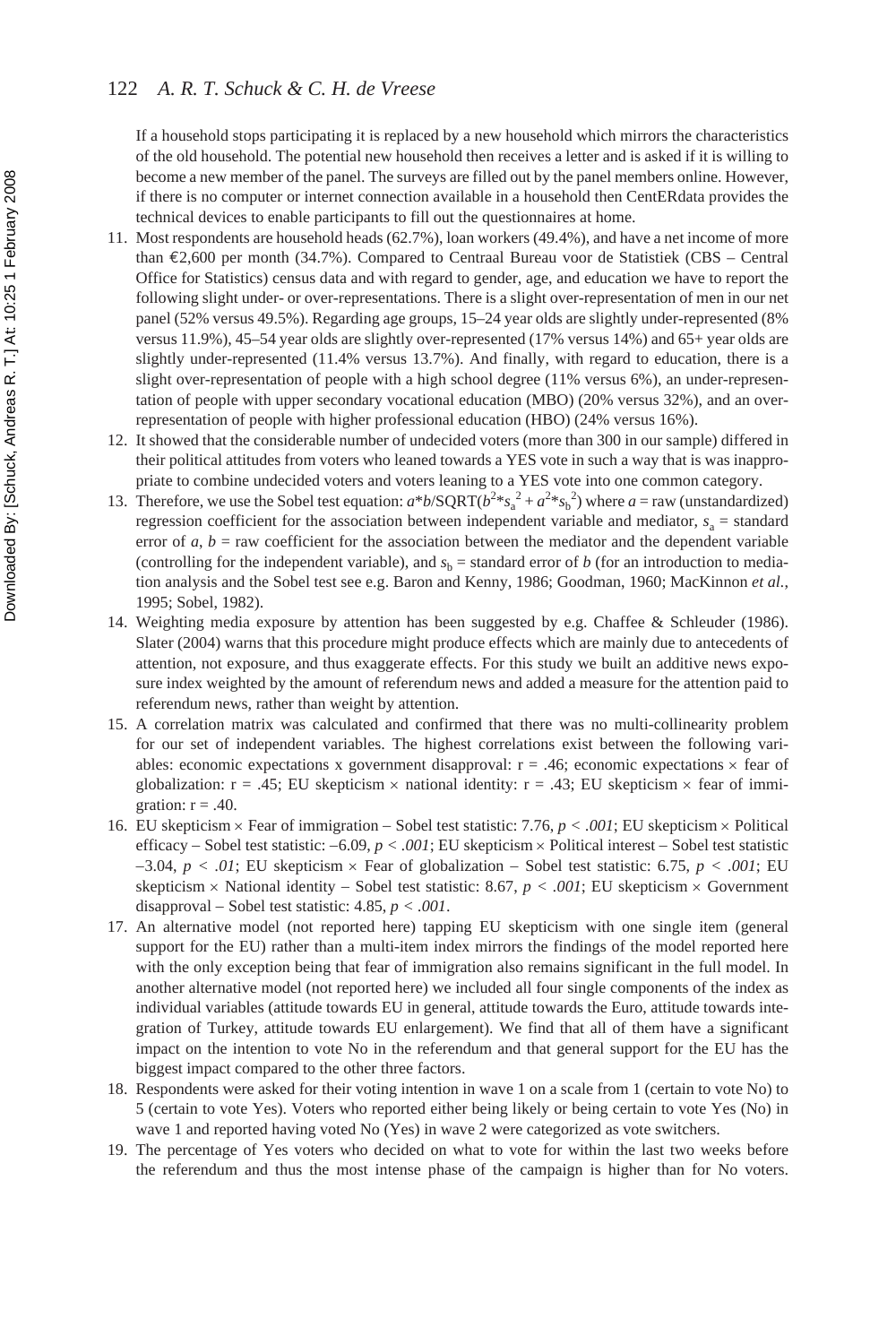Building a scale measurement ranging from 1 (deciding more than a month before referendum) to 4 (deciding on election day) we find a significant mean difference between Yes voters ( $M = 2.03$ ,  $SD = 1.04$ ) and No voters ( $M = 1.80$ ,  $SD = .94$ ) for the time they took their voting decision  $(t(1173) = 3.896, p < .001)$ . As an example: Every third Yes voter (33.3%) took their voting decision during the last couple of days of the campaign or on the day of the referendum. By comparison, less than every fourth No voter (23.2%) decided on voting No at this late stage of the campaign.

- 20. On a five-point Likert scale ranging from 1 (very certain about own vote choice) to 5 (very insecure about own vote choice) we find a significant mean difference between Yes ( $M = 3.88$ ,  $SD = 1.11$ ) and No voters ( $M = 4.47$ ,  $SD = .79$ ) in the level of determination for one's own voting decision ( $t(1173)$ ) −10.129, *p* < .001).
- 21. Visibility and prominence (percentage of front page news/total number of stories about the referendum) of other newspapers: *Algemeen Dagblad*: 3.3%/n = 147, *Telegraaf*: 2.2%/n = 123, *Metro*:  $3.3\%/n = 109$ .
- 22. This is in line with earlier findings, e.g. by Semetko and Valkenburg (2000) who also report a very low share of political news in *Hart van Nederland/SBS6*.
- 23. *NOS Journaal: M* = .30, *SD* = .98, n = 20; *RTL Nieuws: M* = .33, *SD* = 1, n = 9; *Hart van Nederland/ SBS6: M* = +/−0, *SD* = 1.41, n = 2; *NOVA Den Haag vandaag: M* = .40, *SD* = .92, n = 47; *Telegraaf: M* = .20, *SD* = .99, n = 70; *Volkskrant: M* = .23, *SD* = .98, n = 148; *NRC Handelsblad: M* = .42, *SD* = .91, n = 192; *Trouw: M* = .33, *SD* = .95, n = 93; *Algemeen Dagblad: M* = −.03, *SD* = 1, n = 80; *Metro:*  $M = .09$ ,  $SD = 1$ ,  $n = 55$ .
- 24. We also tested another model (not reported here) in which we applied corrective weighting in order to correct for the slight underrepresentation of reported No voters in our sample. This analysis yielded the same significant results as the model we report here.
- 25. Another OLS regression (not reported here) has been run predicting cynicism about the campaign by overall news exposure and did not yield a significant effect of news exposure on cynicism.
- 26. Adding up the exposure to each individual media outlet divided by the number of media outlets yields a mean for average overall exposure of  $M = 1.40$  ( $SD = .67$ ). Respondents who fall below this mean score, in a next step, have been coded as 0 (low exposure) and respondents who fall above the mean have been coded as 1 (high exposure). A t-test yields no significant mean difference in cynicism (*t*(1321) = −.378, *p* > .05) between respondents with low media exposure (*M* = 3.58, *SD* = .80) and high media exposure  $(M = 3.60, SD = .83)$ .

#### **References**

- Anderson, Christopher & Reichert, Shawn (1996) Economic benefits and support for membership in the E.U.: a cross-national analysis, *Journal of Public Politics,* 15(3), pp. 231–249.
- Baron, Reuben & Kenny, David (1986) The moderator–mediator variable distinction in social psychological research: conceptual, strategic, and statistical considerations, *Journal of Personality and Social Psychology,* 51, pp. 1173–1182.
- Beck, Paul, Dalton, Russell, Greene, Steve & Huckfeldt, Robert (2002) The social calculus of voting: Interpersonal, media, and organizational influences on presidential choices, *American Political Science Review,* 96, pp. 57–73.
- Bennett, Lance & Entman, Robert (eds) (2001) *Mediated Politics. Communication and the Future of Democracy* (Cambridge: Cambridge University Press).
- Borg, Sami & Esaiasson, Peter (1998) Exposure to the campaigns, in: Anders Todal Jenssen, Pertti Pesonen & Mikael Gilljam (eds) *To Join or Not to Join: Three Nordic Referendums on Membership in the European Union* (Oslo: Scandinavian University Press), pp. 85–101.
- Butler, David & Ranney, Austin (eds) (1994) *Referendums around the World. The Growing Use of Direct Democracy* (Washington, DC: Macmillan).
- Cappella, Joseph & Jamieson, Kathleen (1997) *Spiral of Cynicism. The Press and the Public Good* (New York: Oxford University Press).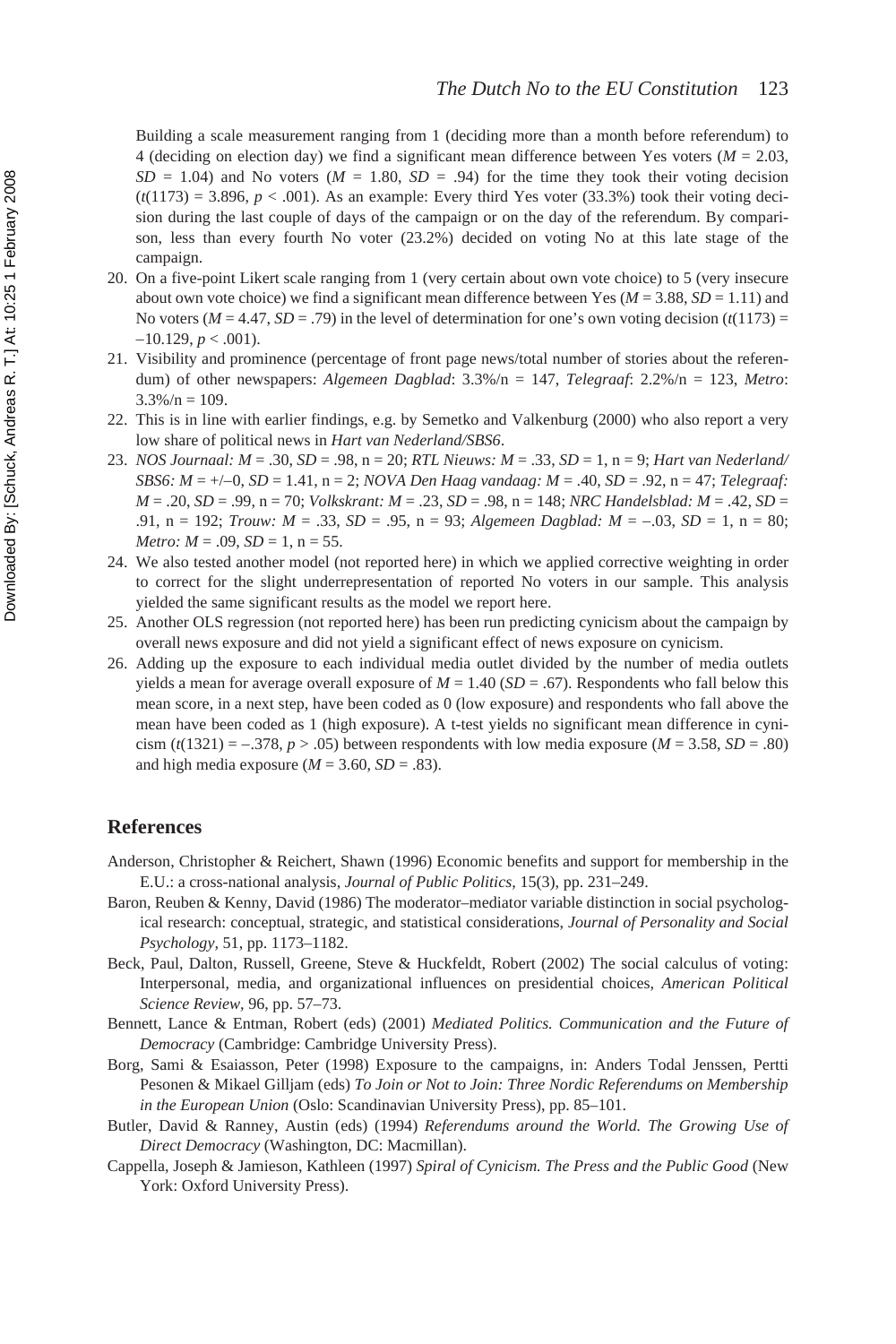- Carey, Sean (2002) Undivided loyalties: is national identity an obstacle to European integration?, *European Union Politics,* 3(4), pp. 387–413.
- Chaffee, Steven & Choe, Sun (1980) Time of vote decision and media use in the Ford–Carter campaign, *Public Opinion Quarterly,* 44, pp. 53–69.
- Chaffee, Steven & Rimal, Rajiv (1996) Time of vote decision and openness to persuasion, in: Diana Mutz, Paul Sniderman & Richard Brody (eds) *Political Persuasion and Attitude Change* (Ann Arbor, MI: University of Michigan Press), pp. 267–291.
- Chaffee, Steven & Schleuder, Joan (1986) Measurement and effects of attention to media news, *Human Communication Research,* 13, pp. 76–107.
- Christin, Thomas & Trechsel, Alexander (2002) Joining the EU? Explaining public opinion in Switzerland, *European Union Politics,* 3(4), pp. 415–443.
- Crum, Ben (2007) Party stances on the EU Constitution: causes and consequences of competition and collusion, *European Union Politics,* 8(1), pp. 61–82.
- Dalton, Russell (2002) *Citizen Politics. Public Opinion and Political Parties in Advanced Industrial Democracies* (New York: Chatham House).
- Denver, David (2002) Voting in the 1997 Scottish and Welsh devolution referendums: information, interests and opinions, *European Journal of Political Research,* 41, pp. 827–843.
- de Vries, Catherine (2007) Sleeping giant: fact or fairytale?: How European integration affects national elections. *European Union Politics,* 8(3), pp. 363–385.
- de Vreese, Claes & Boomgaarden, Hajo (2005) Projecting EU referendums. Fear of immigration and support for European integration, *European Union Politics,* 6(1), pp. 59–82.
- de Vreese, Claes & Semetko, Holli (2004)*Political Campaigning in Referendums. Framing the Referendum Issue* (New York: Routledge).
- de Vreese, C. H. (2006) Political parties in dire straits? Consequences of national referendums for political parties, *Party Politics,* 12(5), 581–598.
- de Vreese, Claes, Boomgarden, Hajo & Semetko, Holli (2006) Effects of issue news framing on public support for Turkish membership in the EU, Paper presented at the annual meetings of the International Communication Association (ICA), Dresden, Germany.
- Druckman, James & Parkin, Michael (2005) The impact of media bias: how editorial slant affects voters, *The Journal of Politics,* 67(4), pp. 1030–1049.
- European Commission (2005) *Eurobarometer 63.4* (Brussels: DG Press and Communication, European Commission).
- Farrell, David & Schmitt-Beck, Rüdiger (2002) *Do Political Campaigns Matter? Campaign Effects in Elections and Referendums* (London and New York: Routledge).
- Fournier, Patrick, Nadeau, Richard, Blais, André, Gidengil, Elisabeth & Nevitte, Neil (2004) Time-ofvoting decision and susceptibility to campaign effects, *Electoral Studies,* 23, pp. 661–681.
- Franklin, Mark (2002) Learning from the Danish case: a comment on Palle Svensson's critique of the Franklin thesis, *European Journal of Political Research,* 41(6), pp. 751–758.
- Franklin, Mark, Marsh, Michael & Wlezien, Christopher (1994) Attitudes toward Europe and referendum votes: a response to Siune and Svensson, *Electoral Studies,* 13, pp. 117–121.
- Franklin, Mark, van der Eijk, Cees & Marsh, Michael (1995) Referendum outcomes and trust in government: public support for Europe in the wake of Maastricht, *West European Politics,* 18, pp. 101–117.
- Gabel, Matthew & Scheve, Kenneth (2007) Mixed messages: party dissent and mass opinion on European integration, *European Union Politics,* 8(1), pp. 37–59.
- Garry, John, Marsh, Michael & Sinnott, Richard (2005) 'Second-order' versus 'issue-voting' effects in EU referendums: evidence from the Irish Nice Treaty referendums, *European Union Politics,* 6(2), pp. 201–221.
- Goodman, Leo (1960) On the exact variance of products, *Journal of the American Statistical Association,* 55, pp. 708–713.
- Harmsen, Robert (2004) Euroscepticism in the Netherlands: stirring of dissent, in: Robert Harmsen & Menno Spierings (eds) *Euroscepticism: Party Politics, National Identity and European Integration* (Amsterdam: Rodopi).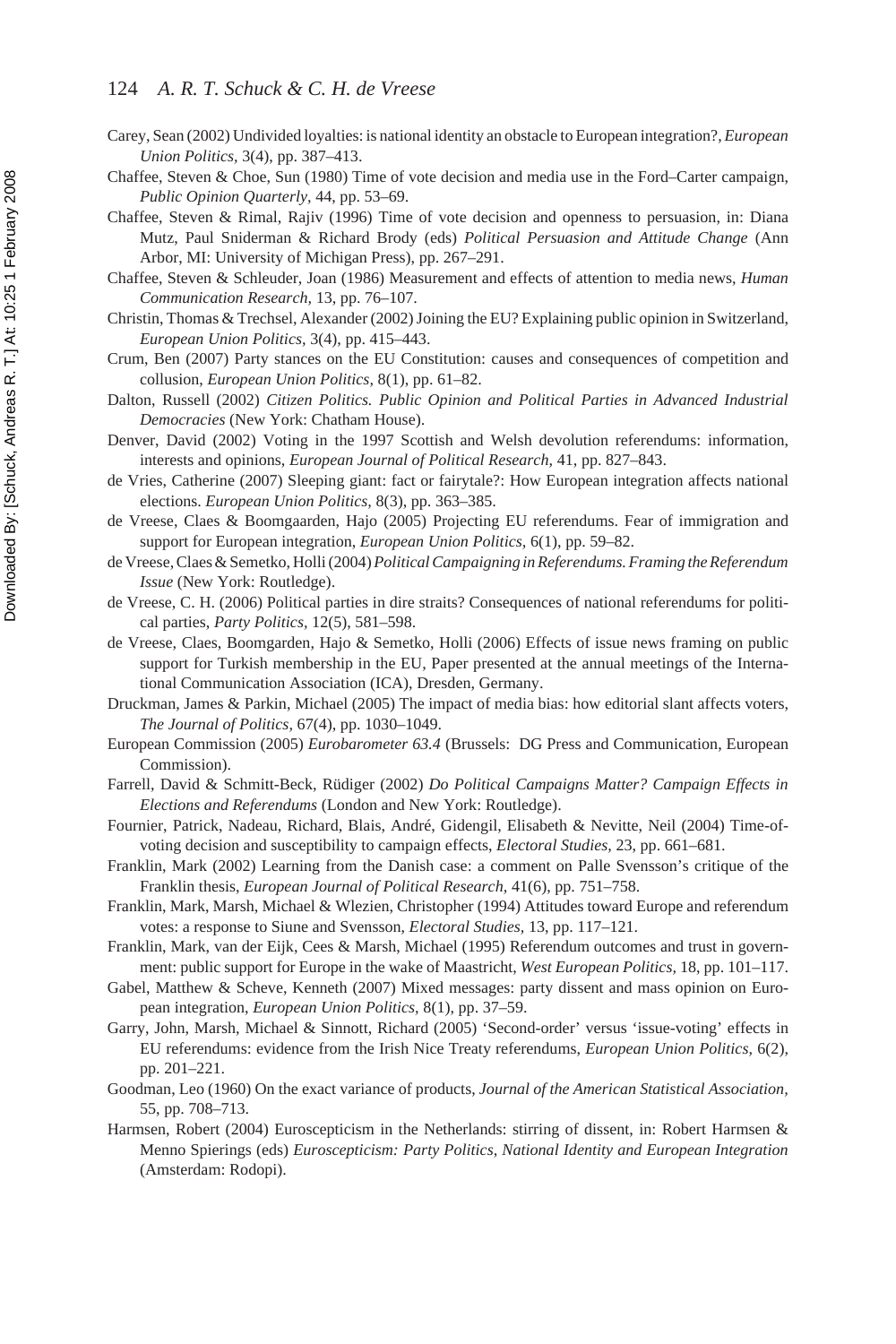- Hobolt, Sara Binzer (2005) When Europe matters: the impact of political information on voting behaviour in EU referendums, *Journal of Elections, Public Opinion, and Parties,* 15(1), pp. 85–110.
- Hobolt, Sara Binzer (2006a) Direct democracy and European integration, *Journal of European Public Policy,* 13(1), pp. 153–166.
- Hobolt, Sara Binzer (2006b) How parties affect vote choice in European integration referendums, *Party Politics,* 12(5), pp. 623–647.
- Hobolt, Sara Binzer (2007) Taking cues on Europe? Voter competence and party endorsements in referendums on European integration, *European Journal of Political Research,* 46, pp. 151–182.
- Inglehart, Ronald (1990) *Culture Shift in Advanced Industrial Society* (Princeton, NJ: Princeton University Press).
- Jenssen, Anders Todal, Pesonen, Pertti & Gilljam, Mikael (eds) (1998) *To Join or Not to Join: Three Nordic Referendums on Memberships in the European Union* (Oslo: Scandinavian University Press).
- Kleinnijenhuis, Jan & Fan, David (1999) Media coverage and the flow of voters in multiparty systems: the 1994 national elections in Holland and Germany, *International Journal of Public Opinion Research,* 11(3), pp. 233–256.
- Kleinnijenhuis, Jan, Takens, Janet & van Atteveldt, Wouter (2005) Toen Europa de dagbladen ging vullen, in: K. Aarts & H. van der Kolk (eds) *Nederlanders en Europa: Het referendum over de Europese Grondwet* (Amsterdam: Bert Bakker).
- Kriesi, Hanspeter (2005) *Direct Democratic Choice: The Swiss Experience* (Lanham, MD: Lexington Books).
- Kritzinger, Sylvia (2003) The influence of the nation-state on individual support for the European Union, *European Union Politics,* 4(2), 219–241.
- LeDuc, Lawrence (2002) Opinion change and voting behaviour in referendums, *European Journal of Political Research,* 41, pp. 711–732.
- Lowery, David & Sigelman, Lee (1981) Understanding the tax revolt: eight explanations, *American Political Science Review,* 75, pp. 963–974.
- MacKinnon, David, Warsi, Ghulam & Dwyer, James (1995) A simulation study of mediated effect measures, *Multivariate Behavioral Research,* 30(1), pp. 41–62.
- Magleby, David (1989) Opinion formation and opinion change in ballot proposition campaigns, in: Michael Margolis & Gary Mauser (eds) *Manipulating Public Opinion* (Belmont: Brooks/Cole Publishing Company).
- Neijens, Peter, Minkman, Mark & Slot, Jeroen (1998) Opinion formation in referendum campaigns: a study of the Amsterdam referendums, *Acta Politica: International Journal of Political Science,* 33, pp. 300–316.
- Norris, Pippa (2000) *A Virtuous Circle: Political Communications in Postindustrial Societies* (Cambridge, UK: Cambridge University Press).
- Oscarsson, Henrik & Holmberg, Sören (2004) *Kampen om euron (The Battle over the Euro)* (Göteborg University: Department of Political Science).
- Patterson, Thomas (1993) *Out of Order* (New York: Knopf).
- Pierce, Roy, Valen, Henry & Listhaug, Ola (1983) Referendum Voting Behavior: The Norwegian and British Referenda on Membership in the European Community, *American Journal of Political Science,* 27(1), pp. 43–63.
- Ray, Leonard (2003) Reconsidering the link between incumbent support and pro-EU opinion, *European Union Politics,* 4(3), pp. 259–279.
- Reif, Karlheinz & Schmitt, Hermann (1980) Nine second-order elections: a conceptual framework for the analysis of European election results, *European Journal of Political Research,* 8, pp. 3–44.
- Schneider, Gerald & Weitsman, Patricia (1996) The punishment trap: integration referendums as popularity contests, *Comparative Political Studies,* 28, pp. 582–607.
- Semetko, Holli & Valkenburg, Patti (2000) Framing European politics: a content analysis of press and television news, *Journal of Communication,* 50(2), pp. 93–109.
- Siune, Karen & Svensson, Palle (1993) The Danes and the Maastricht treaty: the Danish EC referendum of June 1992, *Electoral Studies,* 12(2), pp. 99–111.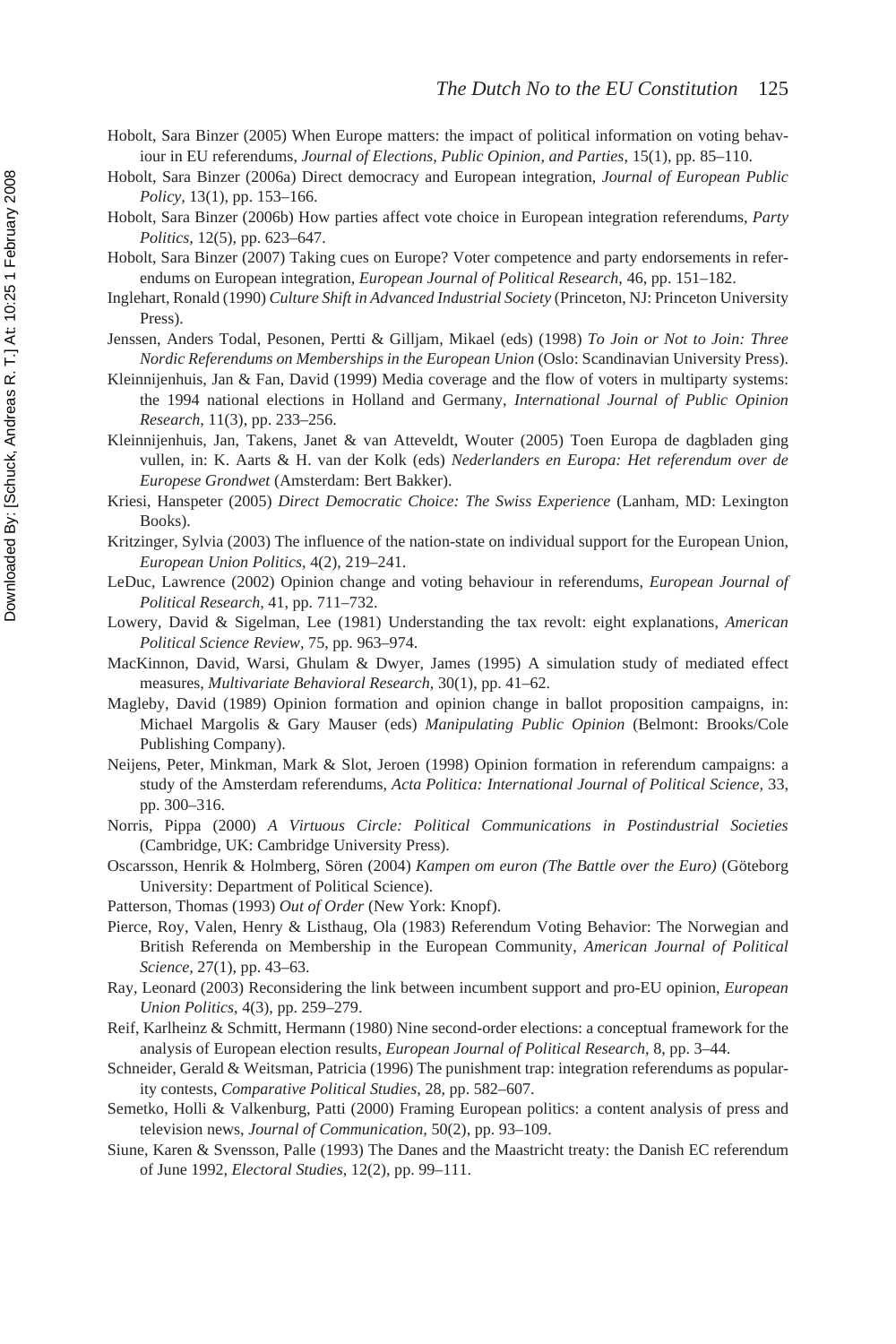- Siune, Karen, Svensson, Palle & Tonsgaard, Ole (1994) The European Union: the Danes said 'no' in 1992 but 'yes' in 1993: how and why?, *Electoral Studies,* 13, pp. 107–116.
- Slater, Michael (2004) Operationalizing and analysing exposure: the foundation of media effects research, *Journalism and Mass Communication Quarterly,* 81(1), pp. 168–183.
- Sobel, Michael (1982) Asymptotic intervals for indirect effects in structural equations models), in: Samuel Leinhart (ed.) *Sociological Methodology 1982* (San Francisco: Jossey-Bass), pp. 290–312.
- Svensson, Palle (1994) The Danish YES to Maastricht and Edinburgh. The EC referendum of May 1993, *Scandinavian Political Studies,* 17(1), pp. 69–82.
- Svensson, Palle (2002) Five Danish referendums on the European Community and European Union: a critical assessment of the Franklin thesis, *European Journal of Political Research,* 41, pp. 733–750.
- Valentino, Nicholas, Beckmann, Matthew & Buhr, Thomas (2001) A spiral of cynicism for some: the contingent effects of campaign news frames on participation and confidence in government, *Political Communication,* 18, pp. 347–367.
- van der Eijk, Cees & Franklin, Mark (1996) *Choosing Europe* (Ann Arbor: University of Michigan Press).

#### **Appendix A: Overview of Variables**

*Gender*: Male = 0; female = 1 (47.7%).

*Age*: Measured in years (*M* = 49.31, *SD* = 15.42).

*Education*: Six levels of education from lowest to highest (Dutch originals): (1) basisonderwijs (5.8%), (2) vmbo (28.2%), (3) havo/wo (13.4%), (4) mbo (19%), (5) hbo (22.4%), (6) wo (11.2%).

*Political interest (index)*: Two items index scale reaching from (1) low interest to (5) high interest: (1) "How much interest do you have in politics in general?", (2) "How much interest do you have in political subjects that have to do with the EU?"  $(M = 2.71, SD = .91, \alpha = .80).$ 

*Political efficacy*: One item reaching from (1) strongly agree to (5) strongly disagree. Low scores represent low levels of efficacy, high scores represent high levels of efficacy: "The political parties are only interested in my vote and not in my opinion";  $(M = 2.59, SD = 1.00)$ .

*Left political ideology*: Self-placement on left–right scale where  $1 =$  left and  $11 =$  right  $(M = 5.95, SD = 1.96)$ ; recoded as 1 to  $4 = left = 1$ ; otherwise = 0.

*Right political ideology*: Self-placement on left-right scale where  $1 =$  left and  $11 =$ right ( $M = 5.95$ ,  $SD = 1.96$ ); recoded as 8 to 11 = right = 1; otherwise = 0.

*National identity:* One item reaching from (1) only European, (2) first European and then Dutch, (3) first Dutch and then European, to (4) only Dutch  $(M = 3.37, SD = .60)$ .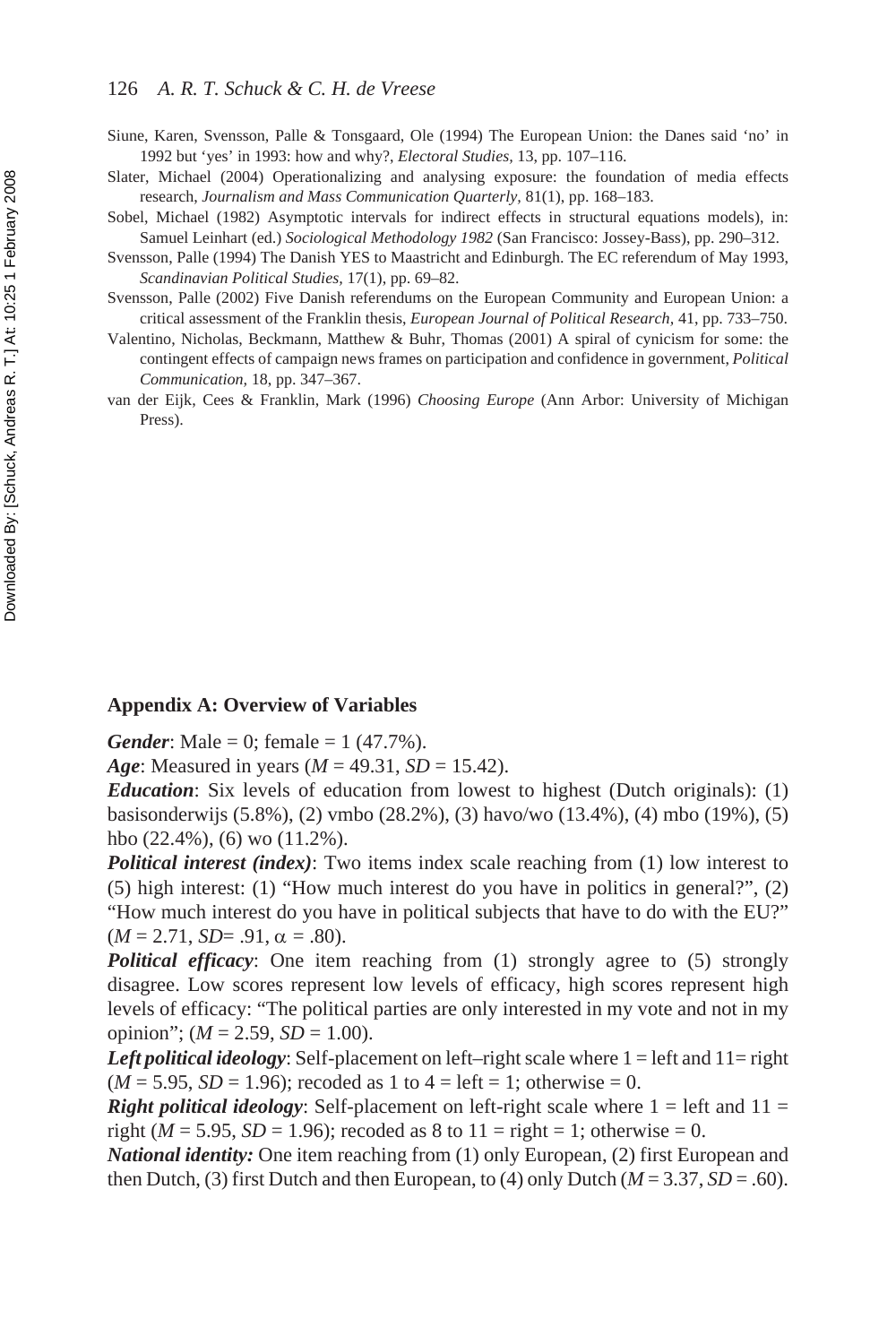*Fear of immigration:* One item reaching from (1) strongly agree to 5 strongly disagree: "The Netherlands have to accept more asylum seekers"  $(M = 3.84, SD = 1.04)$ .

*Fear of globalization:* One item reaching from (1) strongly disagree to (5) strongly agree: "Because of globalization many jobs will be lost in the Netherlands" (*M* = 3.58,  $SD = .84$ ).

*Economic expectations:* One item reaching from (1) strongly disagree to (5) strongly agree: "The Dutch economy will get worse over the next 12 months"  $(M = 3.10, SD = .94)$ .

*Government disapproval:* One item reaching from (1) strongly agree to (5) strongly disagree: "Today's CDA–D66–VVD government is doing a good job" (*M* = 3.45,  $SD = 1.11$ .

*EU skepticism:* Multiple items index scale reaching from (1) low level of skepticism to (5) high level of skepticism: (1) "People have different opinions about Europe: What is your opinion about the EU?"; (2) "It is bad that the Netherlands participates in the Euro", (3) "EU enlargement is progressing too quickly", (4) "Turkey should become member of the EU" *(reversely coded)*  $(M = 3.30, SD = .78, \alpha = .75)$ .

*Interpersonal communication about referendum*: One item reaching from (1) almost never to (4) very often: "How often have you talked about the referendum with your family, friends or colleagues?"  $(M = 2.62, SD = .85)$ .

*Personal campaign involvement:* Multiple items index scale reaching from (1) never to (4) often: (1) "During the course of the campaign how often did you take part in a public event about the constitution/referendum?", (2) "During the course of the campaign how often did you read in a manifesto of a political party about the constitution/referendum?", (3) "During the course of the campaign how often did you look up information on the internet about the constitution/referendum?"  $(M = 1.44, SD = .51, \alpha = .54).$ 

*Exposure to public information campaign:* Three items index scale measuring the extent to which three key publications of the public information campaign have been read by respondents on a scale reaching from (1) not at all to (4) completely: (1) "Referendumkrant", (2) "Samenvatting van een Grondwet voor Europa" (green–white), (3) "Informatiefolder Europese Grondwet" (red–blue–white) (*M*= 2.25, *SD*=  $.88$ ,  $\alpha$  =  $.75$ ).

*Cynicism about campaign:* Two items index scale reaching from (1) strongly agree to (5) strongly disagree: "The campaign made it clear what the European Constitution is about; "The Yes and No camps were generally discussing the European Constitution in an open and honest way" ( $M = 3.59$ ,  $SD = .81$ ,  $\alpha = .60$ ).

*Attention to referendum news:* Measured on a scale from 0 (no attention paid to referendum news) to 10 (strong attention paid to referendum news)  $(M = 6.46, SD = 2.36)$ . *Campaign news exposure:* Exposure to each newspaper outlet was measured on a scale of 0–6 and exposure to each TV news show was measured on a scale of 0–7 indicating exposure in an average week. Means and standard deviations for single exposure measures: *Telegraaf*:  $M = 0.78$ ,  $SD = 1.85$ ; *Volkskrant*:  $M = 0.58$ ,  $SD =$ 1.70; Trouw: *M* = .25, *SD* = 1.12; *NRC Handelsblad*: *M* = 0.40, *SD*= 1.40; *Algemeen Dagblad*: *M* = 0.39, *SD* = 1.33; Metro: *M* = 0.62, *SD* = 1.40; NOS Journaal: *M* = 4.82,